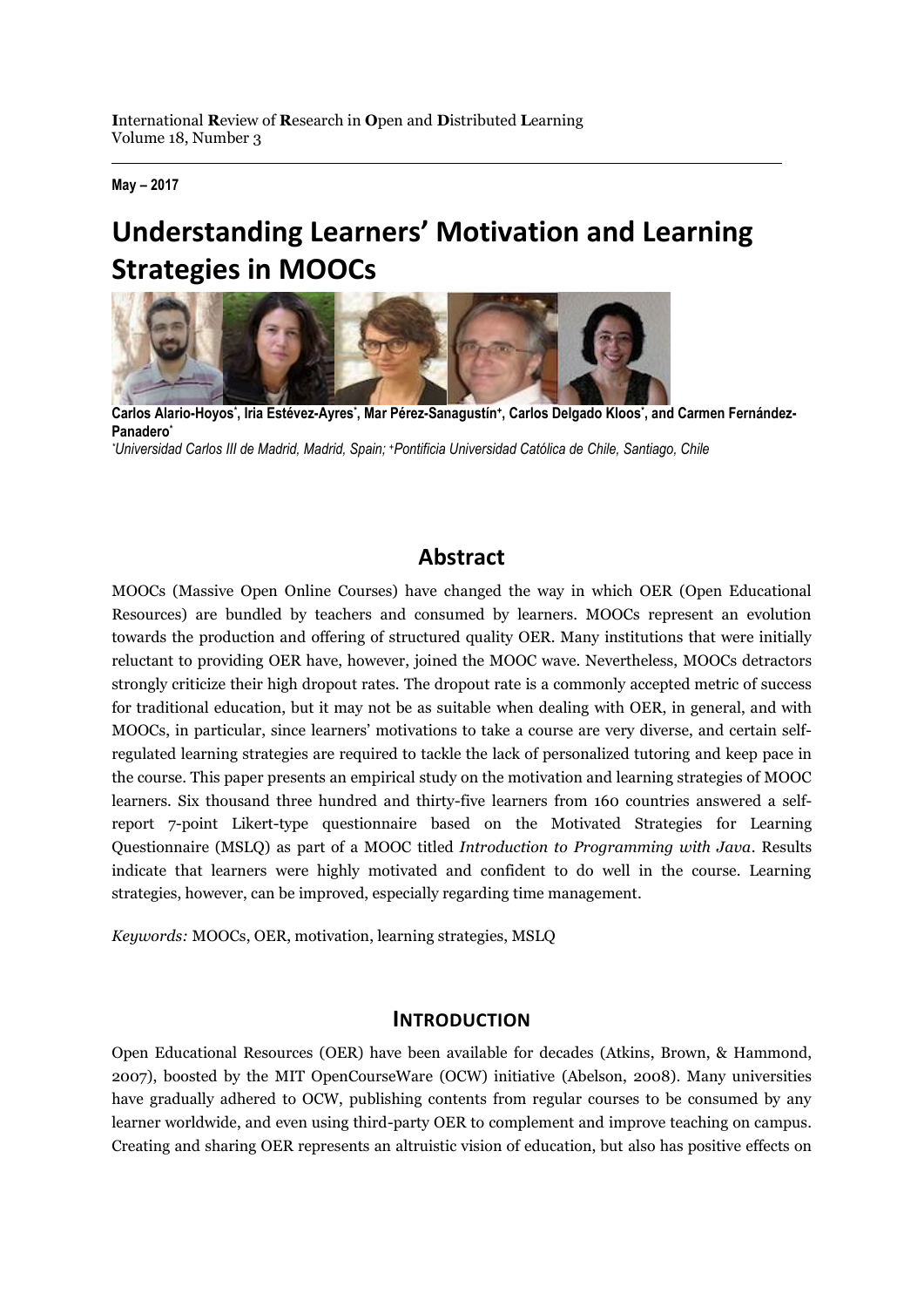the visibility of institutions, even providing recruitment advantages in some cases (Carson, Kanchanaraksa, Gooding, Mulder, & Schuwer, 2012).

OER have traditionally been offered as both textual and audiovisual materials in online repositories, but without any kind of interaction with the teacher who created them, or with other potentially interested learners. MOOCs (Massive Open Online Courses) have managed to evolve the concept of OER, gathering together teachers and learners around courses built on sequences of materials that are typically published using open licenses (Yuan & Powell, 2013). These communities of teachers and learners created around MOOCs represent a great opportunity for opening debates, curating and enriching course materials, and getting answers from peers without (or with minimum) instructors' intervention (Alario-Hoyos et al., 2013).

MOOCs are succeeding in making universities that were reluctant to join the OER movement rethink their strategy. Providing MOOCs can be seen as an opportunity for promoting the university brand to learners who would have been difficult to reach otherwise, and, at the same time, as a way of improving the quality of residential education by applying MOOC-like technologies and innovations on campus through the so-called SPOCs (Small Private Online Courses) (Fox, 2013). Nonetheless, MOOC detractors criticize their lack of educational value, as most of these courses replicate the traditional lecture-based teaching practices, and the high dropout rates, which in many cases are over 90-95% of enrollees (Clow, 2013).

The dropout rate is a metric commonly used to measure success in formal education, where learners typically pay a fee to enroll a course and expect to obtain an accreditation certifying that they passed the course. MOOCs, however, remove the entry fee, allowing a much more heterogeneous population of learners with very diverse motivations for enrolling. Their free nature, refreshing knowledge, the opportunity to learn from a top-class university, or simply curiosity, are some of the reasons argued by learners to enroll a MOOC (Davis, Dickens, Leon Urrutia, Sánchez-Vera, & White, 2014). Finishing and passing the course does not seem a priority anymore for most MOOC enrollees, although that should not stop them from making the most of the MOOC until they believe it is worth their while. The heterogeneous population of learners in MOOCs requires a deep analysis to get information about learners' motivations, with the aim to help to design more attractive courses and promote engagement, which may lead to better retention.

Beyond the role motivation plays in dropout rates, it is noteworthy that learners need some learning strategies, and other advanced self-regulated learning skills, to be able to succeed in MOOCs (Halawa, Greene, & Mitchell, 2014; Littlejohn & Milligan, 2016), as there are neither timed face-to-face lectures, nor personalized tutoring with teachers. Learners who report completion of a bachelor's degree or higher are typically more likely to complete MOOCs (Ho et al., 2014); this can be explained by the development of self-regulated learning skills during undergraduate studies and beyond. The heterogeneous background and skills of learners also requires a deep analysis to get information about learners' self-regulated learning strategies, with the aim to complement MOOCs with activities that allow for a more personalized monitoring of learners, helping them to better organize their time and providing hints for scaffolding self-regulated learning (Gutiérrez-Rojas, Alario-Hoyos, Pérez-Sanagustín, Leony, & Delgado Kloos, 2014).

The objective of this paper is to provide insights into the motivation and learning strategies that characterize MOOC learners. These insights come from an empirical study conducted in a MOOC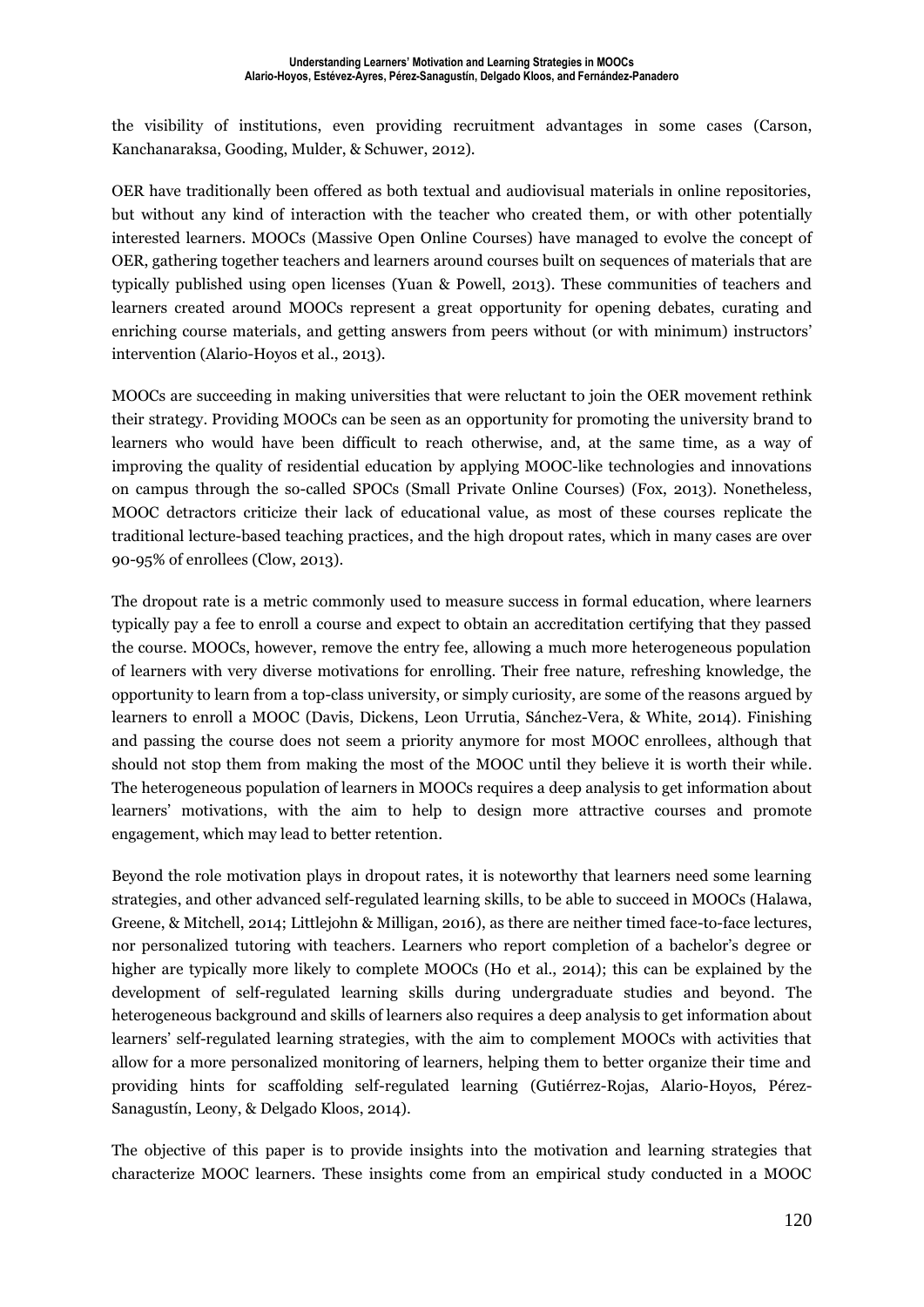titled *Introduction to Programming with Java*, deployed in the edX platform. This MOOC is selected because it had a big impact, attracted a wide range of learners' nationalities and backgrounds, and was delivered in both synchronous and self-paced modes. The empirical study is supported by the Motivated Strategies for Learning Questionnaire (MSLQ) (Pintrich, Smith, García, & McKeachie, 1991; Pintrich, Smith, García, & McKeachie, 1993), which is a widely used self-report Likert-type questionnaire for analyzing motivation and learning strategies in educational settings (Colorado & Eberle, 2010; Morales Chan, Hernández Rizzardini, Barchino Plata, & Amelio Medina, 2015).

The remainder of this paper continues analyzing the related work. Then, the MOOC employed in the study is briefly presented, summarizing the demographics of the learners that participated in the study, and the data collection and analysis methods. Results from learners' answers are detailed and discussed afterwards. Finally, the paper finishes drawing the conclusions of the empirical study and indicating some of the future lines of work.

# **Related Work**

Since the advent of MOOCs, it became clear that these courses exhibit a set of characteristics, mainly its openness and the possibility to reach potentially thousands of learners, which set them apart from more traditional courses. Although some media initially presented MOOCs as the panacea for the problems of Higher Education (Pappano, 2012), soon researchers and academia tempered this early excitement, understanding, at the same time, that traditional learning indicators, such as completion rates, had to be complemented with other metrics to measure the success and impact of MOOCs (Riel & Lawless, 2017).

According to systematic literature reviews (Liyanagunawardena, Adams, & Williams, 2013; Veletsianos & Shepherdson, 2016), many empirical studies related to MOOCs have tackled the task of characterizing these courses by studying participation patterns, participants' demographics and intentions, types of design, and use of learning analytics. The work by Gasevic, Kovanovic, Joksimovic, and Siemens (2014) analyzed 266 project proposals submitted to the MOOC Research Initiative (MRI) funded by the Gates Foundation, identifying motivation and self-regulated learning (Zimmerman, 2002) as two of the five main research themes for future research in MOOCs. Actually, different studies (DeBoer et al., 2013; Gasevic, Kovanovic, Joksimovic, and Siemens, 2014; Riel & Lawless, 2017; Terras & Ramsey, 2015; De Barba, Kennedy, & Ainley, 2016) agree on the necessity of more analysis of learners' motivation, self-regulated learning strategies, attitudes, and behavior, in order to gain insight and enable a more efficient learning and teaching MOOC experience. This section goes through the literature on motivation and self-regulated learning strategies in MOOCs and the instruments to measure them, from which we derive the main research questions of this work.

#### **Motivation in MOOCs**

Motivation plays a significant role in learners' self-regulated learning (Pintrich, 1999; Schunk & Zimmerman, 1998). Prior works on self-regulated learning make a distinction between intrinsic and extrinsic motivation. While extrinsic motivation is related with external values and demands (Deci, Vallerand, Pelletier, & Ryan, 1991), intrinsic motivation refers to doing an activity for the enjoyment and inherent satisfaction of performing a task (Ryan & Deci, 2000), this latter having more weight in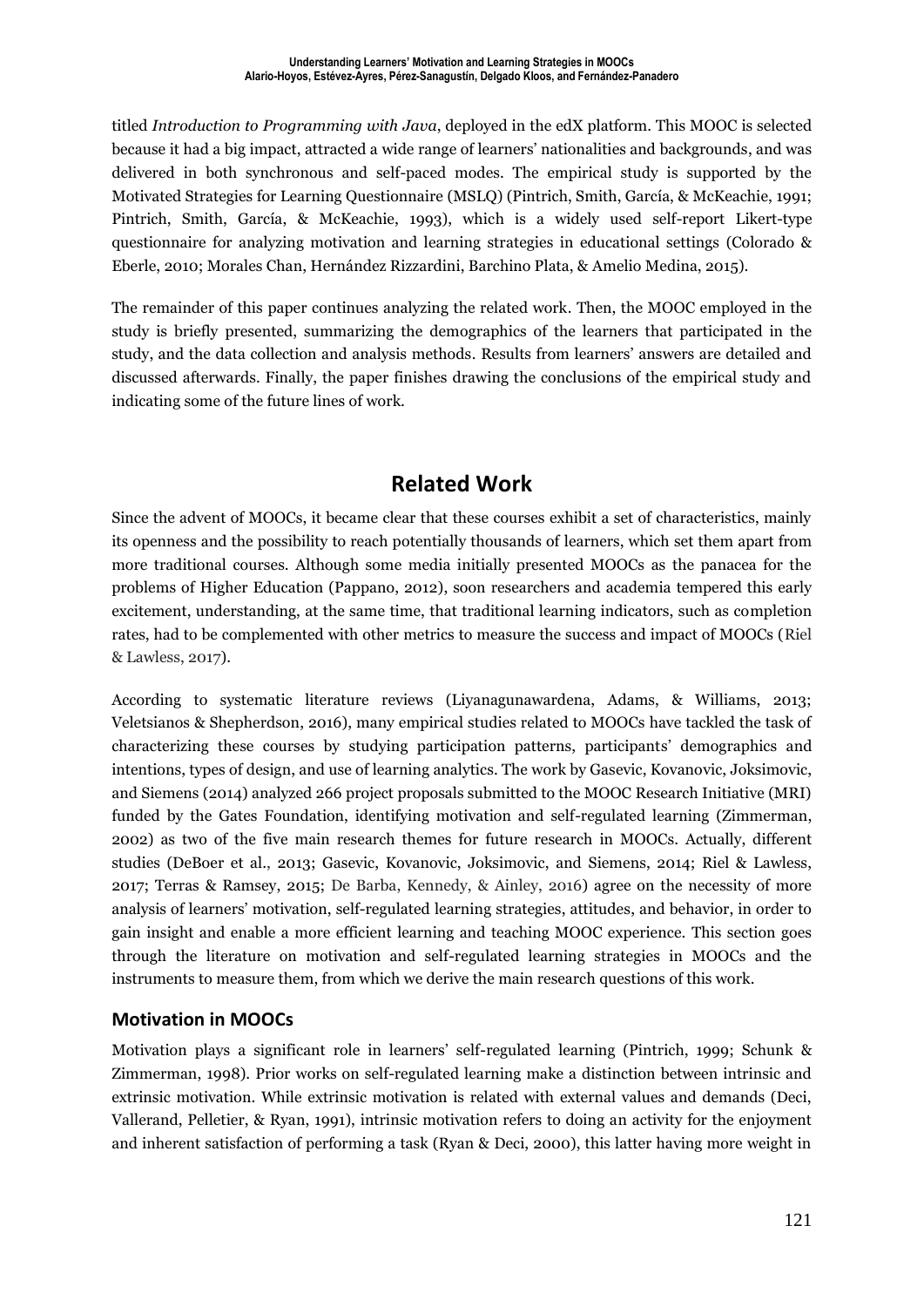the learning achievements and attitudes of traditional learners (Gottfried, Marcoulides, Gottfried, Oliver, & Guerin, 2007).

Both intrinsic motivation, in the form of perceived enjoyment, and extrinsic motivation, as perceived usefulness or task value, have been found to play a role on learners' attitudes towards online courses (Lee, Cheung, & Chen, 2005). In MOOCs, where the population of learners is heterogeneous and people register with different intentions, motivation plays a key role on how learners will address the course (Kizilcec & Halawa, 2015; Hood, Littlejohn, & Milligan, 2015). However, in MOOCs, unlike in other types of online courses, learners' intrinsic motivation for the subject addressed is of higher importance, as the certification obtained after completion (extrinsic motivation) has typically a low recognition (Wang & Baker, 2015). Gamification and collaborative learning are some of the main strategies that are being explored in the literature to increase learners' intrinsic motivation in MOOCs (Gené, Núñez, & Blanco, 2014; Vaibhav & Gupta, 2014; Collazos, González, & García, 2014).

#### **Self-Regulated Learning Strategies in MOOCs**

Self-regulated learning is the ability of the learner to control and regulate his own learning through the usage of cognitive and metacognitive strategies (Zimmerman 2002). According to various researchers, self-regulation is something that is not fixed, but influenced as people learn, so it can be trained through learning strategies (Schunk, 2005). Based on this notion, Pintrich, Smith, García, & McKeachie (1993) identified three categories of strategies that students should employ to regulate their own learning: (1) cognitive strategies, which refer to activities that learners utilize in the acquisition, storage, and retrieval of information; (2) metacognitive strategies, which refer to activities utilized by learners for monitoring and reflecting on their learning process to accomplish a goal; and (3) resource management strategies, which refer to activities students use to manage their time, study environments, and the resources provided.

It is already established that effective learning depends on the nature and sequencing of self-regulated activities by the learner (Bannert & Reimann, 2012); and although self-regulation skills and learning strategies are needed for any educational context, they are more important in a technology-enhanced learning environment (Lin, Hmelo, Kinzer, & Secules, 1999). In MOOCs, where there is no guidance or support from an instructor, and the course is not structured around classes, learners' ability to selfregulate their own learning process is especially relevant (Hood et al., 2015; Cohen & Magen-Nagar, 2016).

Researchers studying self-regulation in MOOCs have pointed out that self-regulated learning strategies, such as metacognitive strategies and time management, are among the most critical ones for learners. Time management is a specific, self-regulated learning skill that includes scheduling, planning, and managing the personal study time. Studies reveal that poor time management is one of the main reasons for withdrawing from MOOC, along with the lack of attractiveness and suitability of the course for each learner (Nawrot & Doucet 2014; Kizilcec & Halawa, 2015; Zheng, Rosson, Shih, & Carroll, 2015). Furthermore, in a recent article by Kizilcec, Pérez-Sanagustín, and Maldonado (2016) in which the authors interviewed 17 learners who successfully completed a MOOC, time management strategies, such as reserving time in the week for studying, were identified as some of the most effective self-regulation learning strategies.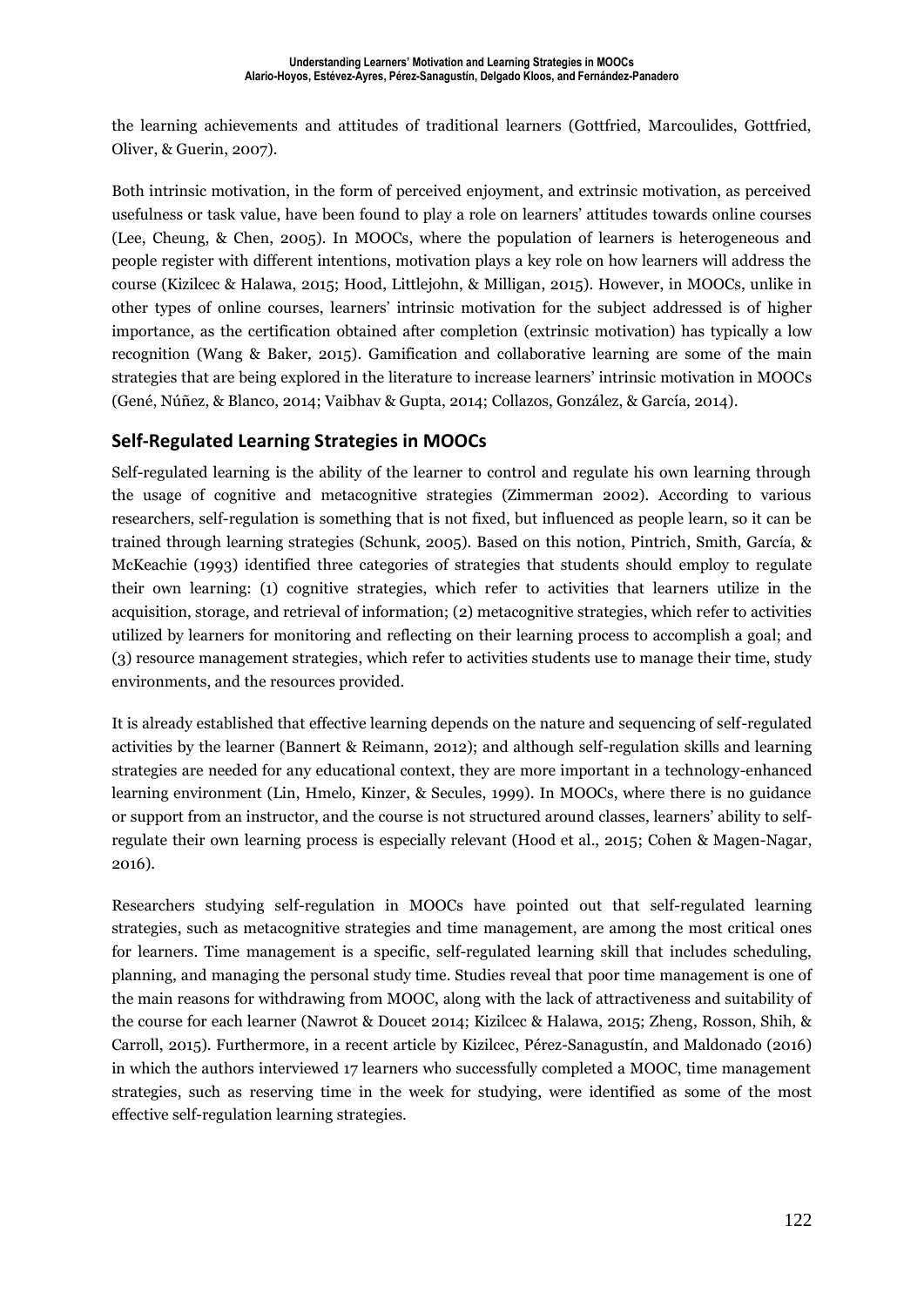#### **Measuring Motivation and Self-regulated Learning Strategies**

One of the most well-known instruments to assess both learners' motivation and self-regulated learning strategies is the Motivated Strategies for Learning Questionnaire (MSLQ), which was proposed by Pintrich et al. (1993). The MSLQ is a self-report instrument designed to measure learners' motivation and self-regulated learning in classroom contexts. Although this instrument has been mainly applied in traditional learning settings, some studies have used it to understand the motivation and learning strategies of MOOC learners. For example, Magen-Nagar & Cohen (2016) conducted an experiment in Israel with 164 high school students taking two different MOOCs. Their study concludes that learners with higher motivation use better learning strategies, and this leads to a higher sense of achievement. Morales Chan et al. (2015), used the MSQL to study the motivational and cognitive learning strategies of learners from a MOOC on Cloud-based Tools for Learning developed by Galileo University in Guatemala. However, their sample only included 230 students with most of them from the same country (Guatemala).

Recently, some researchers proposed adaptations of the MSLQ to be applied in MOOCs. One example is the instrument designed by Hood, Littlejohn, & Milligan (2015). This instrument was a slightly modified version of an instrument by Fontana, Milligan, Littlejohn, and Margaryan (2015) for assessing self-regulated learning in adult learners in the workplace, which integrated items from the MSLQ together with other learning strategies. They ran the instrument with 788 learners from 79 countries enrolled in an introductory data science course. The study concludes that the learner's context and role have a positive impact in their attitude towards a MOOC and that those learners with prior knowledge in the field obtained better scores. Based on the instrument by Hood et al. (2015), and Barnard, Paton, and Lan (2008), Kizilcec, Pérez-Sanagustín, and Maldonado (2017) proposed another questionnaire to measure self-regulated learning skills in MOOC learners. The questionnaire was used with 4831 learners in six different MOOCs. Results showed that goal setting and strategic planning are better predictors for attainment of personal course goals. Finally, a recent study by Jansen, Van Leeuwen, Janssen, Kester, and Kalz (2016) proposed another questionnaire for measuring self-regulated learning in MOOCs. In this case, they took as a reference a combination of questionnaires defined in the literature of self-regulated learning and adapted them to the MOOC content. In this work, they extended the MSLQ to include more questions related with the preparatory and appraisal phases of the self-regulated learning process, according to other theoretical models in the literature (Puustinen & Pulkkinen, 2001); however, this latter questionnaire suppressed some of the questions related with the model by Pintrich, Smith, García, & McKeachie (1991) and Pintrich et al. (1993), which is the model that will be taken as a basis for this work.

#### **Research Questions**

The current literature demands a deeper investigation on the characterization of MOOC learners regarding motivation and self-regulated learning strategies. Thus, we pose the following two research questions:

- RQ1: What are the motivations that characterize MOOC learners?
- RQ2: What are the self-regulated learning strategies that characterize MOOC learners?

Concerning RQ1, most works in the literature have studied learners' intentions when enrolling MOOCs (Kizilcec & Halawa, 2015; Hood et al., 2015), detecting that learners' intentions had a strong relationship with their motivation. However, there are very few large-scale studies of the motivation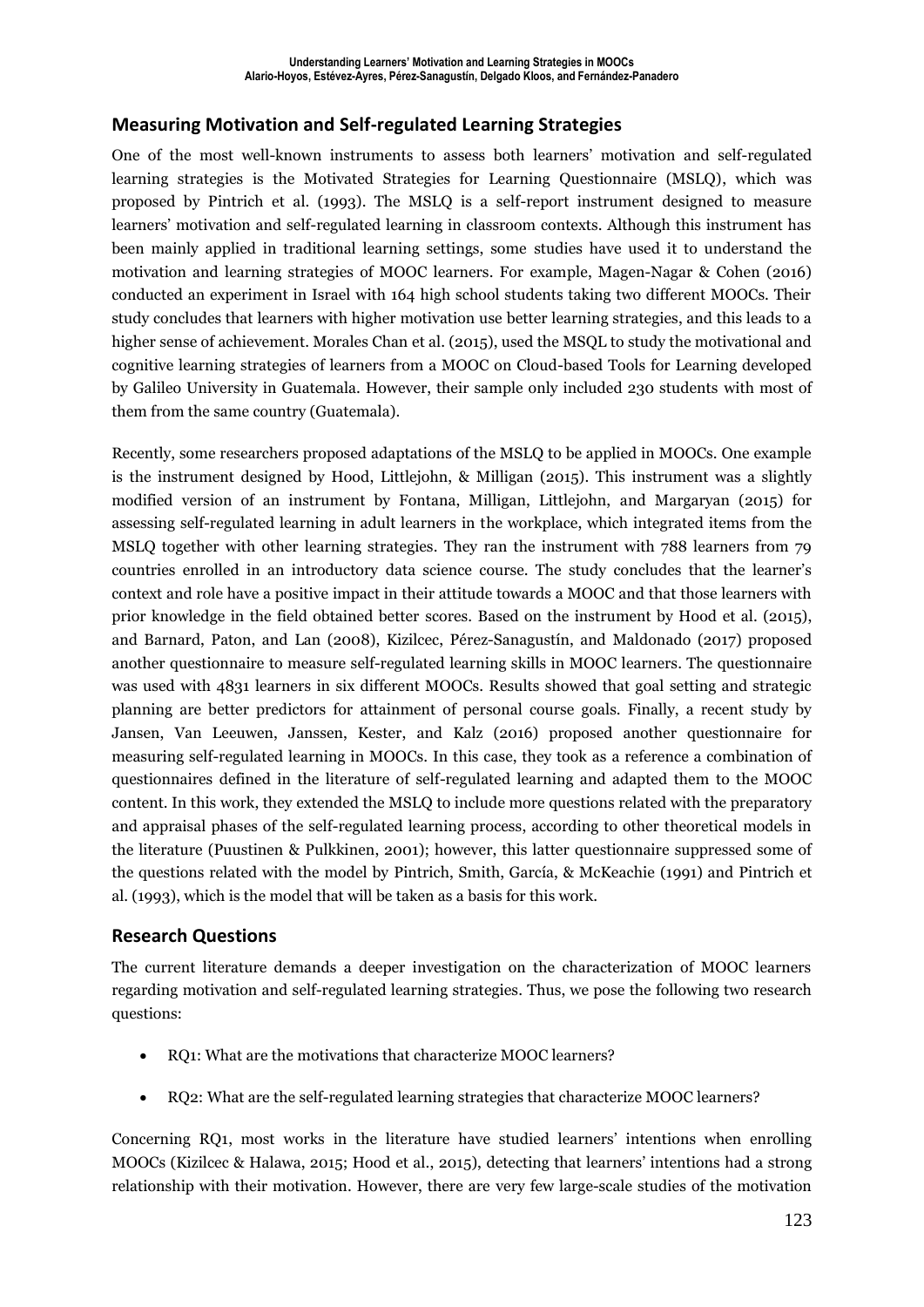that characterizes MOOC learners, and of the studies that can be found in the literature, there is a focus on learners from specific regions or homogeneous sociocultural characteristics (Magen-Nagar & Cohen, 2016; Morales Chan et al., 2015; Kizilcec, Pérez-Sanagustín, and Maldonado, 2017).

Concerning RQ2, the information on current studies about self-regulated learning strategies, which are more effective for learners to succeed in MOOCs, is scarce. On the one hand, existing studies focus on different aspects of self-regulation, providing only a small picture of what self-regulated learning strategies MOOC learners use (Nawrot & Doucet 2014; Kizilcec, Pérez-Sanagustín, and Maldonado, 2016). On the other hand, most existing studies collect information only from MOOCs that attract a quite homogeneous set of learners from a sociocultural perspective (Magen-Nagar & Cohen, 2016; Morales Chan et al., 2015; Kizilcec et al., 2017).

All in all, there is need for more empirical studies on learners' motivation and self-regulated learning strategies in MOOCs with the aim to extend the data spectrum and contribute to the design and development of more engaging and effective courses.

# **Materials and Methods**

#### **Background of the Course**

The empirical research presented here is supported by data obtained from a MOOC titled *Introduction to Programming with Java*, which was deployed in the edX platform. This MOOC included video-based lectures and numerous interactive activities (Alario-Hoyos et al., 2016); all the materials generated for this course were offered as OER under a Creative Common license (CC-BY-NC-SA). This MOOC ran twice during two consecutive editions (runs) of the MOOC in the years 2015 and 2016. The first run followed a synchronous approach, and materials were released weekly; the second run followed a self-paced approach, and all the materials were available from the beginning. Table 1 presents an overview of the general information of the MOOC. This general information was available for learners before enrolling the MOOC. In total, 228,979 learners enrolled in the two runs of the MOOC.

#### Table 1

| Title       | IT.1.1x Introduction to Programming with Java - Part 1: Starting to Program     |
|-------------|---------------------------------------------------------------------------------|
|             | in Java $(1st run)$                                                             |
|             | IT.1.1x Introduction to Programming with Java - Part 1: Starting to Code        |
|             | with Java $(2nd run)$                                                           |
| Platform    | edX                                                                             |
| Dates       | April, 28, 2015 – June 30, 2015 ( $1st$ run – synchronous)                      |
|             | November 17, 2015 – June 30, 2016 ( $2nd$ run – self-paced)                     |
| Length      | 5 weeks                                                                         |
| Estimated   | 5-7 hours per week (1st run)                                                    |
| workload    | 7-10 hours per week (2 <sup>nd</sup> run, adjusted based on learners' feedback) |
| Area        | Computer science                                                                |
| Institution | Universidad Carlos III de Madrid (UC3M), Spain                                  |
| Level       | Introductory                                                                    |
| Language    | English                                                                         |

*General Information on MOOC Titled Introduction to Programming with Java*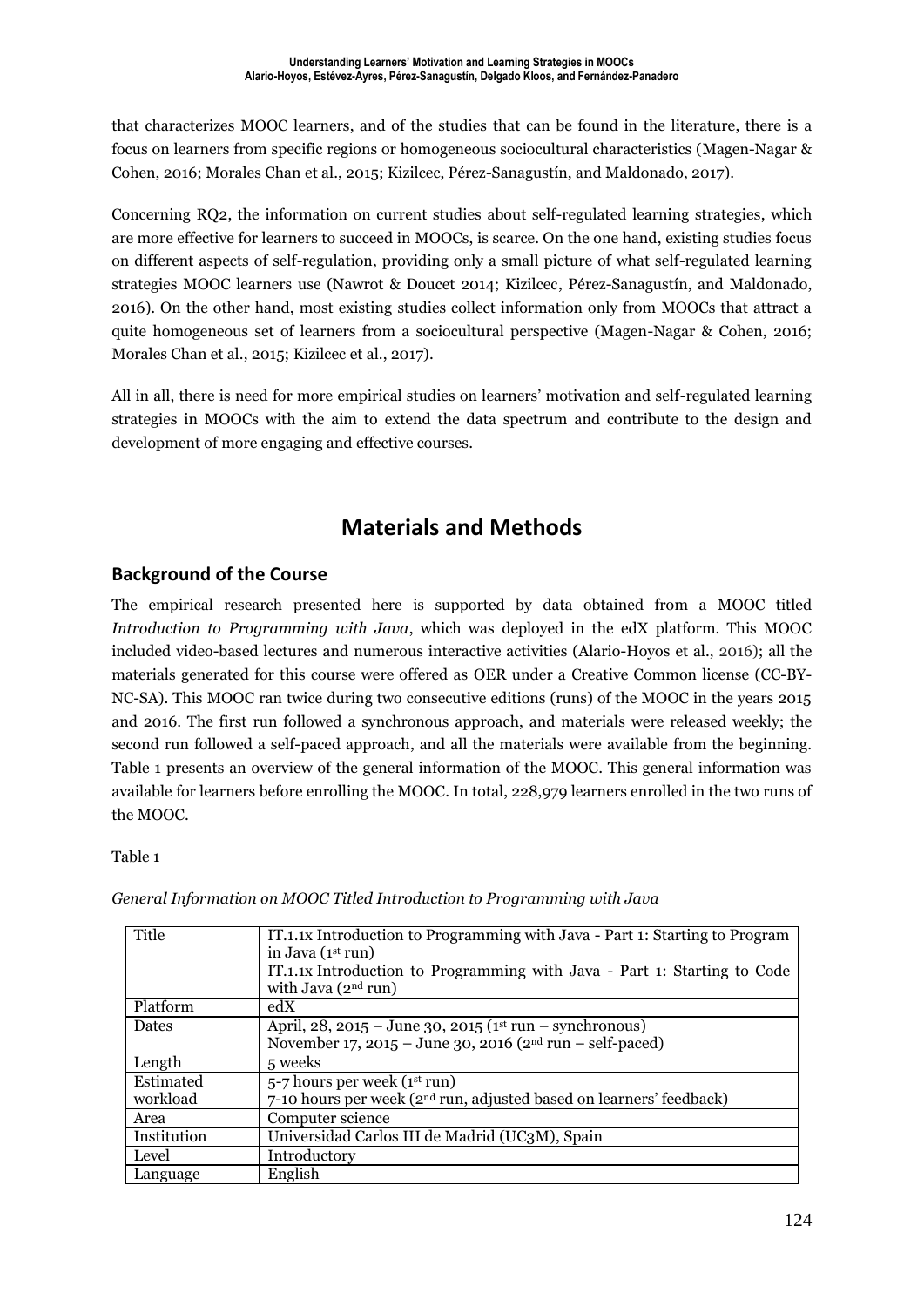| Video<br>Transcripts  | English, Spanish, Portuguese, Mandarin                            |
|-----------------------|-------------------------------------------------------------------|
| Prerequisites         | None                                                              |
| Number of<br>teachers | 8                                                                 |
| Assessment type       | Quizzes and peer review (1st edition)<br>Quizzes ( $2nd$ edition) |

#### **Data Collection Methods**

Data for the analysis of learners' motivations and learning strategies was collected using a self-report, voluntary, and anonymous questionnaire filled in by learners of this MOOC during the two consecutive runs in 2015 and 2016. Learners could complete the questionnaire at any time, as long as the course in which they were enrolled was active.

The questionnaire was a 7-point Likert scale questionnaire from 1 (lowest) to 7 (highest), based on MSLQ (Pintrich et al., 1991; Pintrich et al., 1993) with two parts: a first part with a set of assertions to be assessed in relation with learners' motivation to participate in the MOOC, and their preferences on materials and assignments; and a second part with a set of assertions to be assessed in relation with learners' self-regulation learning strategies. The questionnaire was designed containing a subset of categories from MSLQ, with a total of 30 assertions to be assessed (see Table 3). There were several categories could not be directly applied to MOOCs, in general, and of this MOOC in particular, and so these categories were not included in the questionnaire. Reasons for not including categories from MSLQ were: the category refers to physical situations that typically take place in a classroom, and the assertions cannot be easily adapted to online learning (e.g., category named *Help Seeking*); the category assumes that taking this course is mandatory, while enrolling in a MOOC is a voluntary choice (e.g., category named *Effort Regulation*); the category assumes that the learner takes a final exam, while this MOOC follows a continuous evaluation system (e.g., category named *Test Anxiety*); the category relies on memorization as the base of learning, while this MOOC relies on practicing and interaction (e.g., category named *Rehearsal*). Once the categories were selected, some of their assertions required minor adjustments to make sense in the particular educational setting of a MOOC context. The complete list of assertions is presented in the next section. Overall, 18 questions out of the 31 on motivation, and 12 questions out of the 50 on learning strategies were included in the questionnaire.

Table 2

| Motivation                    | Value Component: Intrinsic Goal Orientation (IGO) (4 assertions)                          |  |  |  |  |  |  |  |  |  |
|-------------------------------|-------------------------------------------------------------------------------------------|--|--|--|--|--|--|--|--|--|
|                               | Value Component: Task Value (TV) (6 assertions)                                           |  |  |  |  |  |  |  |  |  |
|                               | Expectancy Component: Self-Efficacy for Learning and Performance<br>(SELP) (8 assertions) |  |  |  |  |  |  |  |  |  |
| Learning<br><b>Strategies</b> | Cognitive and metacognitive strategies: Critical Thinking (CT) (5<br>assertions)          |  |  |  |  |  |  |  |  |  |
|                               | Resource management strategies: Time and Study Environment (TSE) (7<br>assertions)        |  |  |  |  |  |  |  |  |  |

*Categories of MSLQ Included in the Questionnaire*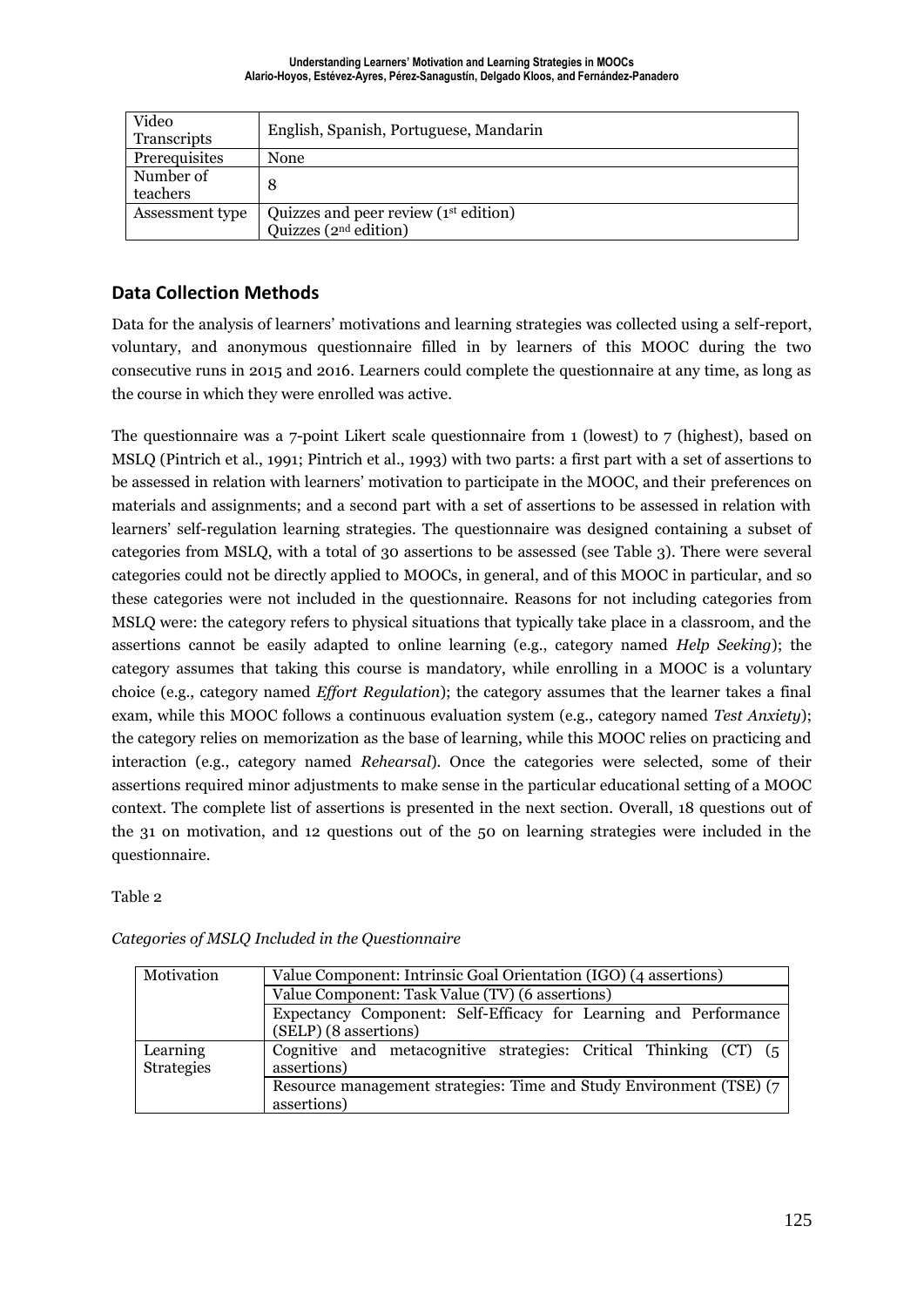#### **Sample Size and Demographics**

Of the 228,979 learners who enrolled in this MOOC, 6335 (2.8%) volunteered to complete the questionnaire about motivation and learning strategies. Table 3 shows the (self-reported) demographics for the participants in the study. It is interesting to note that 160 countries are represented in the sample and that there is certain heterogeneity in the age, level of education, and previous background in the field of the learners that participated in the study.

Table 3

| Total number of<br>enrollees           | 228,979: 93,556 (1st run), 135,423 (2nd run)                                                                                                                                                                                                                                                                                                                                                                                                                                                                                                                                                                                                                                                                                                                                                                                                                                               |
|----------------------------------------|--------------------------------------------------------------------------------------------------------------------------------------------------------------------------------------------------------------------------------------------------------------------------------------------------------------------------------------------------------------------------------------------------------------------------------------------------------------------------------------------------------------------------------------------------------------------------------------------------------------------------------------------------------------------------------------------------------------------------------------------------------------------------------------------------------------------------------------------------------------------------------------------|
| Sample size                            | 6335 (2.8% of enrollees)                                                                                                                                                                                                                                                                                                                                                                                                                                                                                                                                                                                                                                                                                                                                                                                                                                                                   |
| Gender                                 | • Male: $4915 (77.6%)$<br>• Female: 1399 (22.1%)<br>• Other: $21(0.3%)$                                                                                                                                                                                                                                                                                                                                                                                                                                                                                                                                                                                                                                                                                                                                                                                                                    |
| Age                                    | $\bullet$ < 18: 423 (6.68%)<br>$\bullet$ 18 - 24: 2142 (33.81%)<br>$\bullet$ 25 - 29: 1229 (19.40%)<br>$\bullet$ 30 - 34: 835 (13.18%)<br>• 35 - 39: 557 $(8.79%)$<br>• 40 - 44: 364 $(5.75%)$<br>• $45 - 49$ : 270 $(4.26%)$<br>$\bullet$ > 50: 515 (8.13%)                                                                                                                                                                                                                                                                                                                                                                                                                                                                                                                                                                                                                               |
| Highest level of<br>education achieved | • Doctorate: 131 (2.07%)<br>• Master's or Professional Degree: 1376 (21.72%)<br>• Bachelor's Degree: 2353 (37.14%)<br>• Associate's Degree: 390 (6.16%)<br>• Secondary/High School: 1676 (26.46%)<br>• Junior secondary / junior high / middle school: 255 (4.03%)<br>• Elementary / primary school: $36(0.57%)$<br>• None: $13(0.21\%)$<br>• Other: $105(1.66%)$                                                                                                                                                                                                                                                                                                                                                                                                                                                                                                                          |
| Number of countries<br>represented     | 160 countries<br>• Asia: $1856$ learners $(29.3\%)$ , $43$ countries.<br>Top three: India (1199), Philippines (92), Pakistan (81)<br>✓<br>$\bullet$ Europe: 1593 learners (25.15%), 44 countries.<br>Top three: Spain (302), United Kingdom (140), Ukraine (121)<br>✓<br>• North America: 1517 learners (23.95%), 3 countries.<br>Top three: USA (1075), Mexico (303), Canada (139)<br>· South America: 696 learners (10.99%), 12 countries.<br>Top three: Brazil (244), Colombia (142), Venezuela (80)<br>• Africa: 428 learners (6.76%), 37 countries.<br>Top three: Nigeria (109), Egypt (69), South Africa (51)<br>• Central America and the Caribbean: 170 learners (2.68%), 17<br>countries.<br>Top three: Dominican Republic (38), Costa Rica (26),<br>✓<br>Guatemala (25)<br>• Oceania: 75 learners (1.28%), 4 countries.<br>Top three: Australia (59), New Zealand (12), Fiji (3) |
| Working in a job or<br>business        | • Yes: $3376(53.29%)$<br>• No: 2956 $(46.71%)$                                                                                                                                                                                                                                                                                                                                                                                                                                                                                                                                                                                                                                                                                                                                                                                                                                             |
| Teaching experience                    | • Yes: 1487 (23.47%) [in computer science 654 (10.32%)]<br>• No: $4848(76.53%)$                                                                                                                                                                                                                                                                                                                                                                                                                                                                                                                                                                                                                                                                                                                                                                                                            |

*Sample Size and Self-Reported Demographics of Participants in the Study*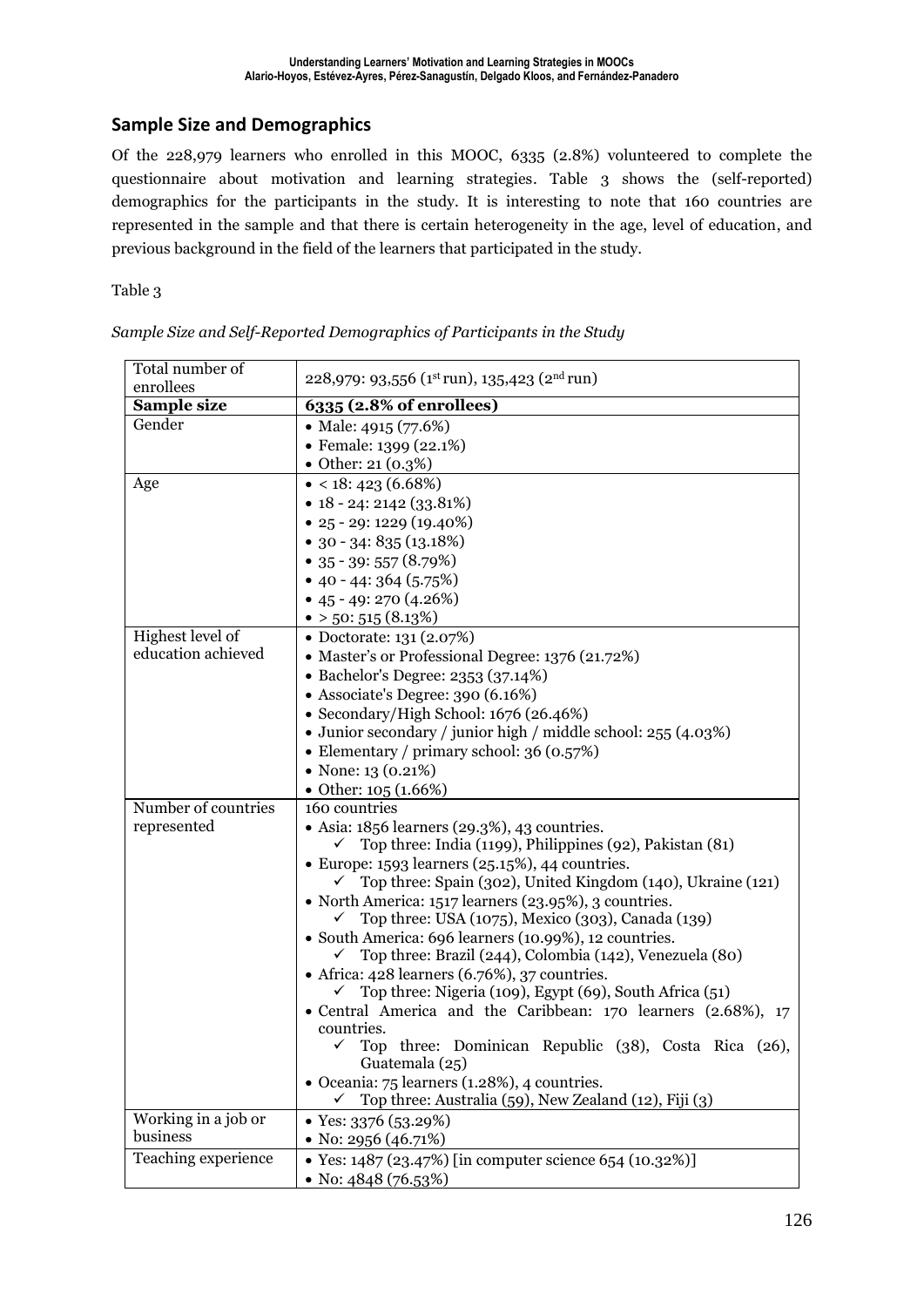| Previous computing<br>or statistical<br>experience | • Yes: $4408(69.58%)$<br>• No: 1927 (30.42%) |
|----------------------------------------------------|----------------------------------------------|
|                                                    |                                              |

#### **Data Analysis Methods**

The data collected from the questionnaire have a quantitative nature taking discrete integer values with 1 as the minimum value and 7 as the maximum value. Descriptive statistics are used to analyze these data in order to better understand motivation and learning strategies through this sample of MOOC learners. More specifically, the central tendency of these data is evaluated through the mean value (M), and the variability through the standard deviation (Std.).

### **Results**

The results are divided into two blocks: motivation and learning strategies. In total, 6335 learners volunteered to complete the questionnaire, which had two phases. In the first phase learners had to assess assertions related to motivation. In the second phase learners had to assess assertions related to learning strategies.

#### **Motivation**

Learners assessed 18 MSLQ assertions about their motivation to participate in the MOOC and their preferences on materials and assignments (Table 4). These assertions are grouped in three categories: IGO (Intrinsic Goal Orientation), TV (Task Value), and SELP (Self-Efficacy for Learning and Performance). Each assertion received exactly 6335 answers.

The four assertions on IGO obtained high rates from learners, who pointed out their preference for challenging materials ( $M = 5.65$ , Std. = 1.33) that trigger curiosity ( $M = 5.84$ , Std. = 1.25). Interestingly, learners also reported their wish to delve into the contents  $(M = 6.04, Std. = 1.16)$ , and to complete all the course assignments even if that did not mean getting good grades ( $M = 5.92$ , Std.  $=$ 1.24).

The six assertions on TV obtained very high rates from learners, showing that this particular course arouse great interest among them. Both the subject of this MOOC (programming with Java) and the area of knowledge (computer science) represent a great source of motivation for learners ( $M = 6.08$ , Std.  $= 1.13$ , and M  $= 6.07$ , Std.  $= 1.13$ , respectively). The potential usefulness of the materials to be studied is also well assessed  $(M = 6.18, Std. = 1.09)$ , considering learners of importance the proper learning ( $M = 5.94$ , Std. = 1.27) and understanding ( $M = 6.09$ , Std. = 1.17) of these materials, as well as their potential application in the future  $(M = 5.94; Std = 1.23)$ .

The eight assertions on SELP also obtained high rates from learners, which generally rely on their ability to learn, not only basic concepts ( $M = 6.22$ , Std. = 1.11), but also the most complex ( $M = 5.45$ , Std.  $= 1.40$ ) and difficult materials ( $M = 5.28$ , Std.  $= 1.45$ ) of the MOOC. Learners' self-esteem leads them to believe that they will do well in the course  $(M = 5.77, Std = 1.23)$ , master the skills that will be taught ( $M = 5.77$ , Std. = 1.28), do an excellent job in exams and assignments ( $M = 5.58$ , Std. = 1.31), and get an excellent grade at the end of the MOOC ( $M = 5.47$ , Std. = 1.37).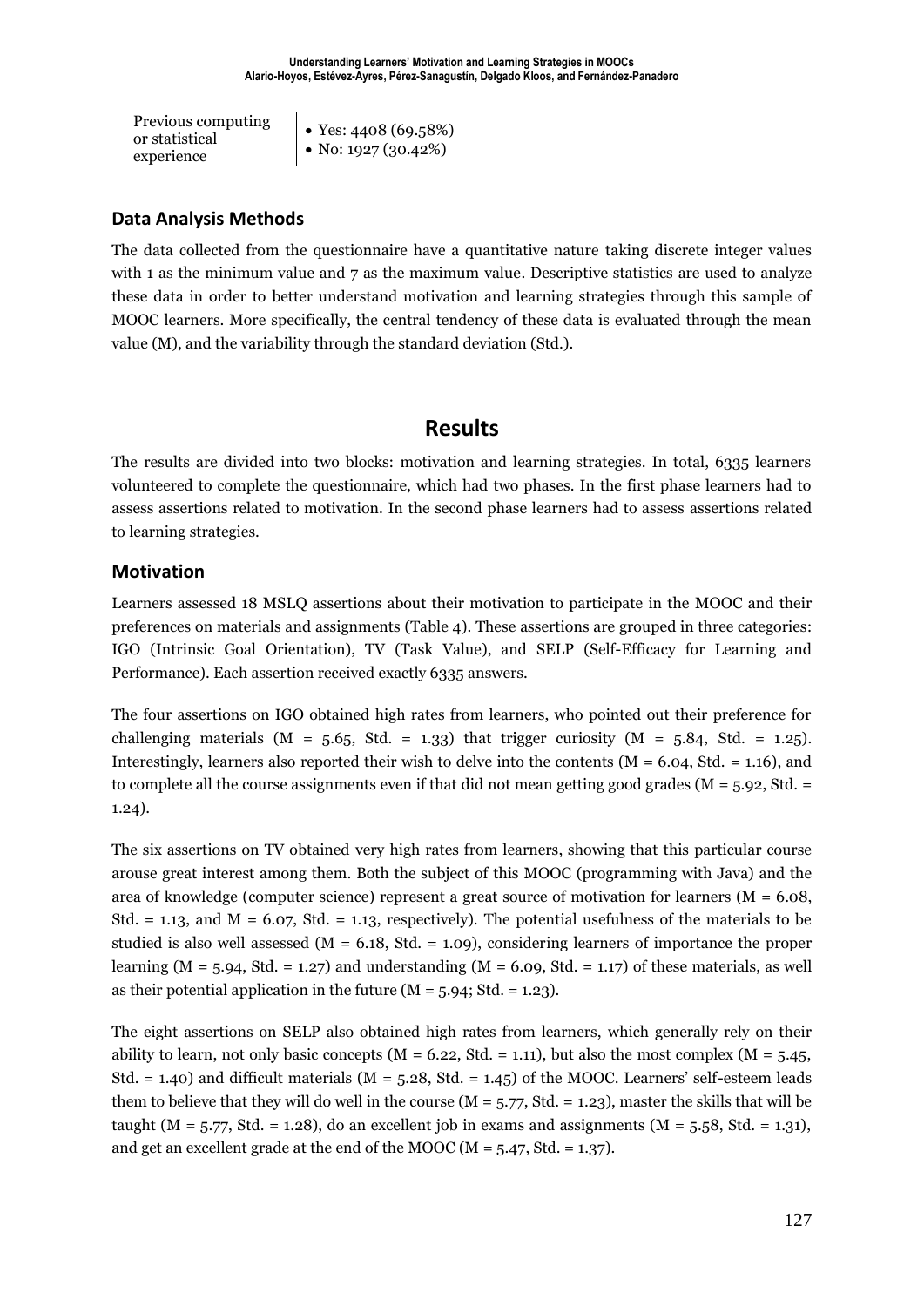#### Table 3

*Learners' Self-Reported Answers to Assertions on Motivation*

| <b>Type</b> | <b>Assertion</b>                                                                                                                                                                       | 1                | 2                | 3                | 4                | 5                             | 6                           | 7                               | Mea<br>n | Std. |
|-------------|----------------------------------------------------------------------------------------------------------------------------------------------------------------------------------------|------------------|------------------|------------------|------------------|-------------------------------|-----------------------------|---------------------------------|----------|------|
|             | In a course like this, I prefer course<br>material that really challenges me<br>so I can learn new things.                                                                             | 92<br>(1.5%)     | 98<br>(1.5%)     | 212<br>(3.3%)    | 705<br>(11.1%)   | 1369<br>(21.6%)               | 1785<br>(28.2%              | 2074<br>(32.7%)                 | 5.65     | 1.33 |
| <b>IGO</b>  | In a course like this, I prefer course<br>material that arouses my curiosity,<br>even if it is difficult to learn.                                                                     | 52<br>$(0.8\%)$  | 82<br>(1.3%)     | 165<br>$(2.6\%)$ | 576<br>$(9.1\%)$ | 1208<br>(19.1%)               | 1844<br>(29.1%)             | 2408<br>(38%)                   | 5.84     | 1.25 |
|             | The most satisfying thing for me in<br>this course will be trying to<br>understand the content as<br>thoroughly as possible.                                                           | 48<br>(0.8%)     | 49<br>(0.8%)     | 117<br>$(1.8\%)$ | 410<br>(6.5%)    | 969<br>(15.3%)                | 1902<br>(30%)               | 2840<br>(44.8%                  | 6.04     | 1.16 |
|             | When I have the opportunity in this<br>kind of courses, I try to do all the<br>exercises and course assignments<br>that I can learn from even if they<br>don't guarantee a good grade. | 60<br>$(0.9\%)$  | 88<br>(1.4%)     | 126<br>(2%)      | 516<br>$(8.1\%)$ | 1037<br>$(16.4\%)$            | 1936<br>(30.6%<br>$\lambda$ | 2572<br>(40.6%<br>$\lambda$     | 5.92     | 1.24 |
|             | I think I will be able to use what I<br>will learn in this course in other<br>courses.                                                                                                 | 67<br>$(1.1\%)$  | 61<br>(1%)       | 148<br>(2.3%)    | 472<br>(7.5%)    | 1030<br>(16.3%)               | 1922<br>(30.3%              | 2635<br>$(41.6\%)$              | 5.94     | 1.23 |
|             | It is important for me to learn the<br>material in this course.                                                                                                                        | 69<br>(1.1%)     | 76<br>(1.2%)     | 164<br>$(2.6\%)$ | 526<br>(8.3%)    | 980<br>(15.5%)                | 1739                        | 2781<br>(27.5%) (43.9%)         | 5.94     | 1.27 |
|             | I am very interested in the content<br>area of this course.                                                                                                                            | 53<br>(0.8%)     | 20<br>(0.3%)     | 100<br>(1.6%)    | 420<br>(6.6%)    | 958<br>(15.1%)                | 1895                        | 2889<br>(29.9%) (45.6%)         | 6.07     | 1.13 |
| TV          | I think the course material in this<br>course will be useful for me to<br>learn.                                                                                                       | 49<br>$(0.8\%)$  | 39<br>$(0.6\%)$  | 74<br>$(1.2\%)$  | 320<br>(5.1%)    | 784<br>(12.4%)                | 1899<br>(30%)               | 3170<br>(50%)                   | 6.18     | 1.09 |
|             | I like the subject matter of this<br>course.                                                                                                                                           | 49<br>$(0.8\%)$  | 40<br>$(0.6\%)$  | 73<br>$(1.2\%)$  | 445<br>(7%)      | 881<br>(13.9%)                | 1953<br>$(30.8\%$           | 2894<br>(45.7%)                 | 6.08     | 1.13 |
|             | Understanding the subject matter<br>of this course is very important to<br>me.                                                                                                         | 57<br>$(0.9\%)$  | 53<br>(0.8%)     | 107<br>(1.7%)    | 405<br>$(6.4\%)$ | 842<br>(13.3%)                | 1815<br>(28.7%)             | 3056<br>(48.2%                  | 6.09     | 1.17 |
|             | I believe I will receive an excellent<br>grade in this course.                                                                                                                         | 94<br>(1.5%)     | 123<br>(1.9%)    | 300<br>(4.7%)    | 916              | 1382<br>$(14.5\%)$ (21.8%)    | 1820<br>(28.7%)             | 1700<br>(26.8%                  | 5.47     | 1.37 |
|             | I am certain I can understand the<br>most difficult material presented in<br>this course.                                                                                              | 112<br>$(1.8\%)$ | 206<br>(3.3%)    | 421<br>$(6.6\%)$ | 947              | 1496<br>$(14.9\%)$ (23.6%)    | 1680                        | 1473<br>$(26.5\%)$ (23.3%)      | 5.28     | 1.45 |
|             | I am confident I can learn the basic<br>concepts taught in this course.                                                                                                                | 53<br>$(0.8\%)$  | 36<br>$(0.6\%)$  | 87<br>$(1.4\%)$  | 343              | 673<br>$(5.4\%)$ $(10.6\%)$   | 1694                        | 3449<br>$(26.7%)$ (54.4%)       | 6.22     | 1.11 |
| <b>SELP</b> | I am confident I can understand<br>the most complex materials that<br>will be presented by the instructor<br>in this course.                                                           | 91<br>$(1.4\%)$  | 167<br>$(2.6\%)$ | 346<br>(5.5%)    | 785              | 1410<br>$(12.4\%)$ (22.3%)    | 1853                        | 1683<br>$(29.3%)$ (26.6%)       | 5.45     | 1.40 |
|             | I am confident I can do an excellent<br>job on the assignments and tests in<br>this course.                                                                                            | 63<br>(1%)       | 115<br>$(1.8\%)$ | 233<br>(3.7%)    | 808              | 1390<br>$(12.8\%)$ $(21.9\%)$ | 1932<br>(30.5%)             | 1794<br>(28.3%<br>$\mathcal{Y}$ | 5.58     | 1.31 |
|             | I expect to do well in this class.                                                                                                                                                     | 60<br>$(0.9\%)$  | 79<br>$(1.2\%)$  | 175<br>$(2.8\%)$ | 624<br>$(9.9\%)$ | 1113<br>(17.6%)               | 1957<br>$(30.9\%$           | 2327<br>(36.7%)                 | 5.81     | 1.26 |
|             | I am certain I can master the skills<br>that will be taught in this course.                                                                                                            | 65<br>(1%)       | 87<br>(1.4%)     | 190<br>(3%)      | 634<br>(10%)     | 1189<br>(18.8%)               | 1940                        | 2230<br>$(30.6\%)(35.2\%)$      | 5.77     | 1.28 |
|             | Considering the difficulty of this<br>course, the teacher, and my skills, I<br>think I will do well in this course.                                                                    | 60<br>$(0.9\%)$  | 66<br>(1%)       | 157<br>(2.5%)    | 644              | 1223<br>$(10.2\%)$ $(19.3\%)$ | 2077                        | 2108<br>$(32.8\%)(33.3\%)$      | 5.77     | 1.23 |

#### **Learning Strategies**

Learners assessed 12 MSLQ assertions about their usual learning strategies (Table 5), which gives hints about their strengths and weaknesses when facing MOOCs regarding organizational aspects. These assertions are grouped in two categories: CT (Critical Thinking), and TSE (Time and Study Environment). This second set of assertions was optional for those learners who completed the first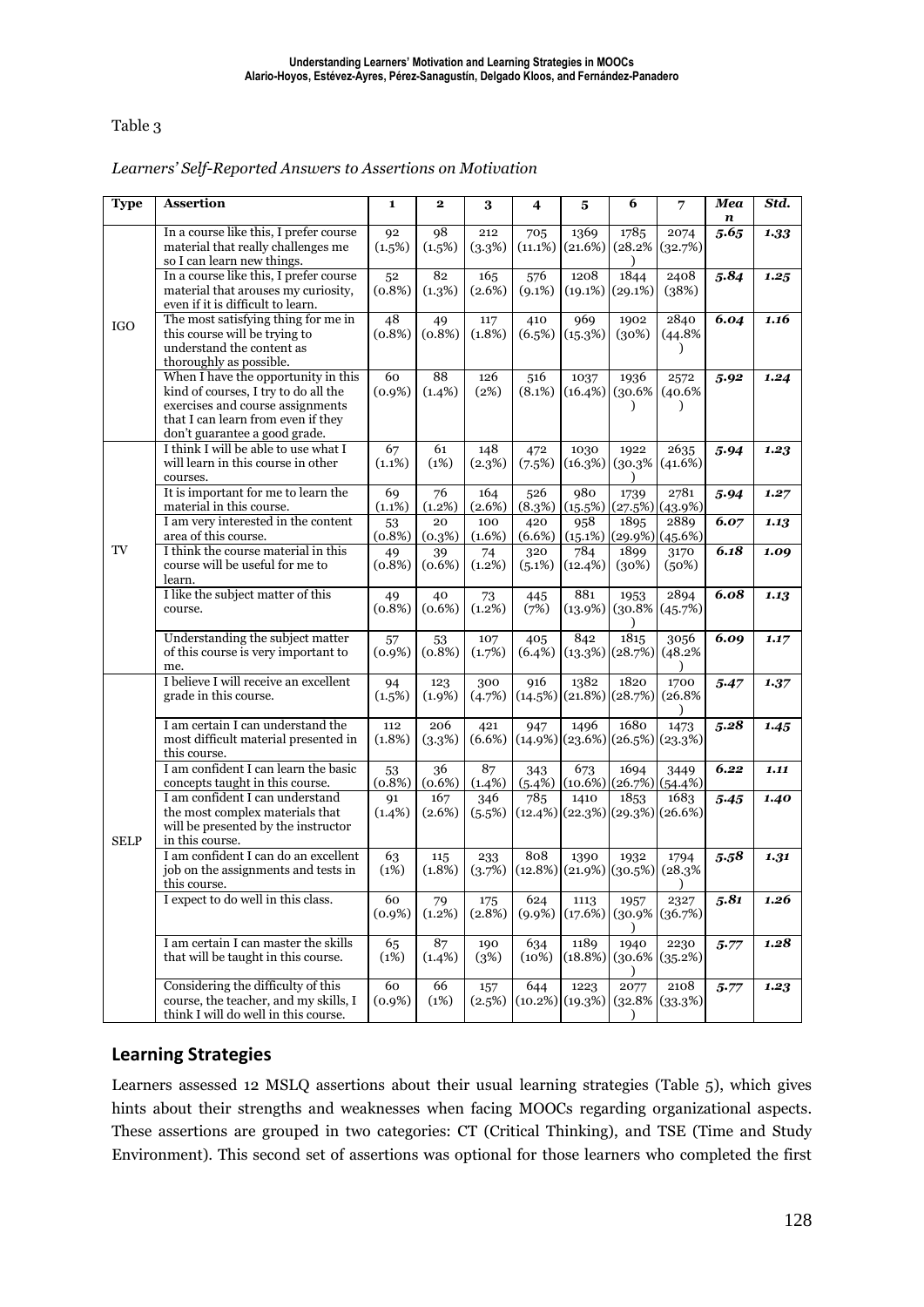set of assertions; each assertion of this second set received a maximum of 5956 answers and a minimum of 5875 answers.

The five assertions on CT obtained moderately high rates from learners, showing that they are able to question themselves about the concepts explained in the course  $(M = 5.08, Std. = 1.50)$ , look for supporting evidences ( $M = 5.20$ , Std. = 1.39), and alternative explanations ( $M = 5.11$ ; Std. = 1.37). Learners also try to develop their own vision of what is explained in the course  $(M = 5.35, Std. = 1.37)$ , and connect the learned concepts with previous knowledge ( $M = 5.31$ , Std. = 1.38).

The two TSE assertions related to study environment received moderately high rates from learners, while the five TSE assertions related to time management show that there is margin of improvement. Regarding the study environment, it normally allows focusing in the course work ( $M = 5.70$ , Std. = 1.37), although it is not always a dedicated study space (M = 4.72, Std. 1.83). Regarding time management, learners consider they make a reasonable use of their study time  $(M = 4.93, \text{Std.} = 1.46)$ , although present some difficulties to stick to the schedule ( $M = 4.31$ ; Std. = 1.79), have occasional distractions ( $M = 4.19$ , Std. = 1.72), and sometimes cannot find enough time to prepare for examinations ( $M = 3.58$ , Std. = 1.78). Still, they are motivated to try to keep pace in the MOOC ( $M =$  $5.70, \text{Std.} = 1.37$ .

Table 4

| <b>Type</b> | <b>Assertion</b>                                                                                                                               | $\mathbf{1}$     | $\mathbf{2}$      | 3                 | 4                  | 5                       | 6                          | 7                             | Mea<br>$\boldsymbol{n}$ | Std. | N/A |
|-------------|------------------------------------------------------------------------------------------------------------------------------------------------|------------------|-------------------|-------------------|--------------------|-------------------------|----------------------------|-------------------------------|-------------------------|------|-----|
| <b>CT</b>   | I often find myself<br>questioning things I<br>hear or read in course<br>that I am taking to<br>decide if I find them<br>convincing            | 145<br>(2.5%)    | 256<br>(4.3%)     | 450<br>(7.6%)     | 1024<br>(17.3%)    | 1415<br>(23.9%)         | 1534<br>$(25.9\%)$ (18.4%) | 1091                          | 5.08                    | 1.50 | 420 |
|             | When a theory,<br>interpretation, or<br>conclusion is<br>presented in a course.<br>I try to decide if there<br>is good supporting<br>evidence. | 81<br>$(1.4\%)$  | 189<br>$(3.2\%)$  | 405<br>$(6.8\%)$  | 978<br>$(16.5\%)$  | 1556<br>(26.3%)         | 1584<br>$(26.8\%)$         | 1127<br>(19%)                 | 5.20                    | 1.39 | 415 |
|             | When I study, I treat<br>the course material as<br>a starting point and try<br>to develop my own<br>ideas about it.                            | 64<br>$(1.1\%)$  | 144<br>(2.4%)     | 387<br>$(6.5\%)$  | 853<br>$(14.4\%)$  | 1443<br>(24.4%)         | 1648<br>$(27.8\%)$ (23.4%) | 1383                          | 5.35                    | 1.37 | 413 |
|             | I try to play around<br>with ideas of my own<br>related to what I am<br>learning.                                                              | 80<br>$(1.4\%)$  | 142<br>$(2.4\%)$  | 361<br>$(6.1\%)$  | 936<br>(15.9%)     | 1475<br>(25%)           | 1568                       | 1336<br>$(26.6\%)$ $(22.7\%)$ | 5.31                    | 1.38 | 437 |
|             | Whenever I read or<br>hear an assertion or<br>conclusion in a course,<br>I think about possible<br>alternatives.                               | 69<br>(1.2%)     | 186<br>(3.2%)     | 464<br>$(7.9\%)$  | 1066<br>(18.1%)    | 1635<br>(27.7%)         | 1481                       | 991<br>$(25.1\%)$ (16.8%)     | 5.11                    | 1.37 | 443 |
| <b>TSE</b>  | I usually study in a<br>place where I can<br>concentrate on my<br>course work.                                                                 | 79<br>(1.3%)     | 115<br>(1.9%)     | 236<br>(4%)       | 597<br>(10%)       | 1224<br>(20.6%)         | 1501<br>(25.2%)            | 2204<br>(37%)                 | 5.70                    | 1.37 | 379 |
|             | I make good use of my<br>study time.                                                                                                           | 96<br>$(1.6\%)$  | 282<br>$(4.8\%)$  | 586<br>$(9.9\%)$  | 1178<br>$(19.9\%)$ | 1546<br>$(26.1\%)$      | 1312<br>(22.2%)            | 920<br>(15.5%)                | 4.93                    | 1.46 | 415 |
|             | I find it hard to stick to<br>a study schedule                                                                                                 | 406<br>$(6.9\%)$ | 765<br>$(12.9\%)$ | 809<br>(13.7%)    | 1055<br>(17.8%)    | 1129<br>$(19.1\%)$      | 964                        | 783<br>$(16.3\%)$ $(13.2\%)$  | 4.31                    | 1.79 | 424 |
|             | I have a regular place<br>set aside for studying.                                                                                              | 362<br>(6.2%)    | 528<br>(9%)       | 683<br>$(11.6\%)$ | 865                | 1039<br>(14.7%) (17.7%) | 1184                       | 1214<br>$(20.2\%)$ (20.7%)    | 4.72                    | 1.83 | 460 |

*Learners' Self-Reported Answers to Assertions on Learning Strategies*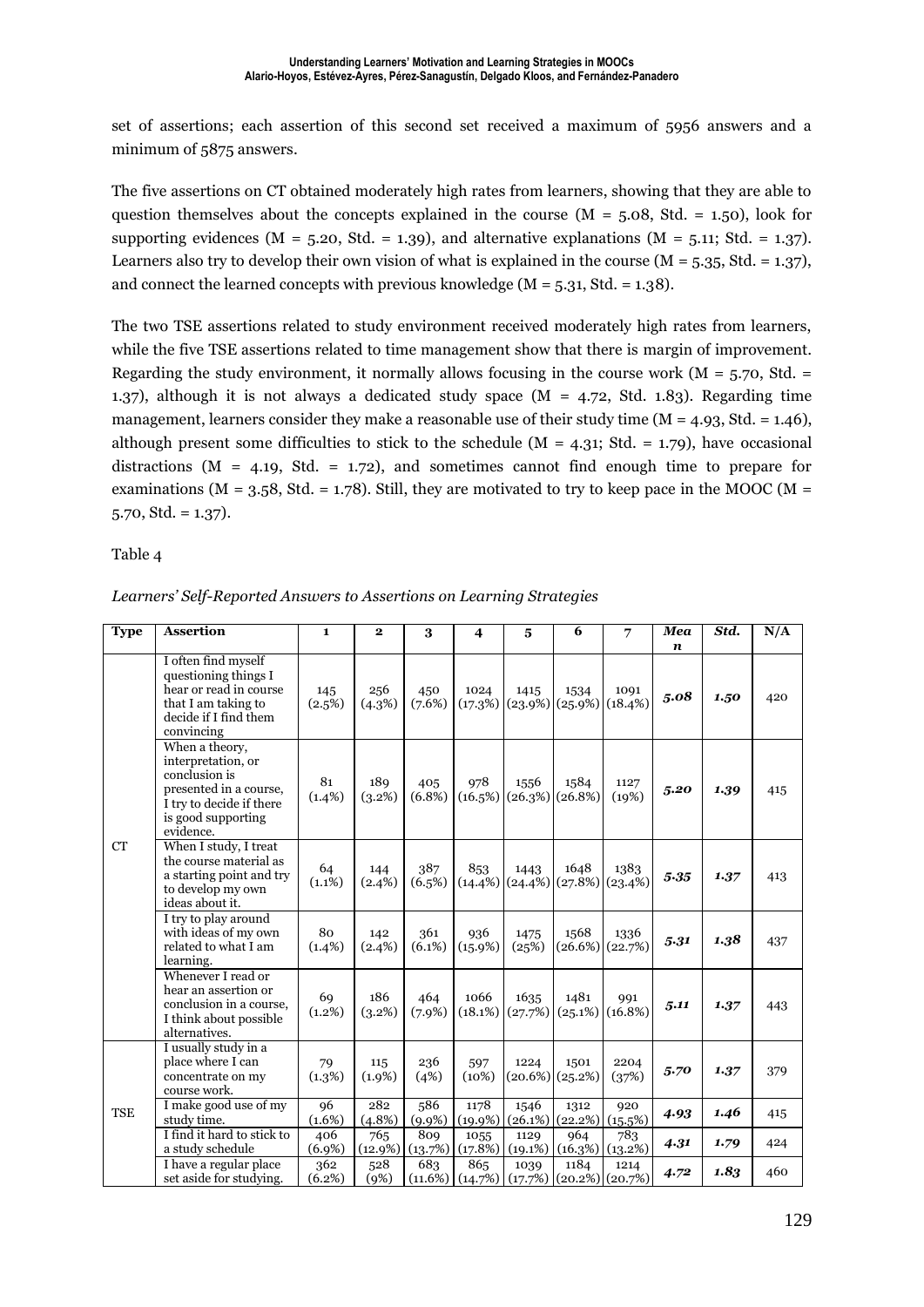| I will make sure that I<br>keep up with the<br>weekly videos and<br>assignments for this<br>course.                      | 75<br>(1.3%)  | 164<br>$(2.8\%)$                                    | 390<br>$(6.6\%)$ | 928                                      | 1384         | 1625<br>$(15.7%)$ $(23.4%)$ $(27.5%)$ $(22.8%)$ | 1347             | 5.31 | 1.40 | 422 |
|--------------------------------------------------------------------------------------------------------------------------|---------------|-----------------------------------------------------|------------------|------------------------------------------|--------------|-------------------------------------------------|------------------|------|------|-----|
| I often find that I don't<br>spend very much time<br>on online course that<br>I've taken because of<br>other activities. | 422<br>(7.2%) | 768<br>(13%)                                        | 815              | 1228<br>$(13.8\%)$ $(20.8\%)$ $(19.8\%)$ | 1165         | 939<br>$(15.9\%)$                               | 557<br>(9.5%)    | 4.19 | 1.72 | 441 |
| I rarely find time to<br>review my notes<br>before an exam.                                                              | 813           | 1157<br>$(13.8\%)$ $(19.6\%)$ $(16.8\%)$ $(17.9\%)$ | 990              | 1054                                     | 883<br>(15%) | 627<br>$(10.6\%)$                               | 378<br>$(6.4\%)$ | 3.58 | 1.78 | 433 |

# **Discussion**

This study provides a quantitative account to advance on the understanding of motivation and selfregulated learning strategies in MOOCs. Results are based on a large sample of 6335 MOOC learners with heterogeneous backgrounds and origins (160 countries). This analysis thus provides a broader scope with respect to the works by Morales Chan et al. (2015), and Kizilcec et al. (2017), in which an MSLQ-based questionnaire was applied to 230 learners enrolled in a MOOC on cloud-based tools for learning (in the first work), and to 4831 learners across six MOOCs in Spanish-speaking language (in the second work).

#### **Implications**

Results presented here allow us to answer the two research questions (RQ1 and RQ2) and have implications in understanding learners' motivation and learning strategies in MOOCs, and other similar learning environments. Concerning RQ1 ("What are the motivations that characterize MOOC learners?"), results on IGO show the changing trend in learners' preferences, going from being more interested in passing courses and getting certificates in residential education, to acquiring new knowledge through online learning (Rovai, Ponton, Wighting, & Baker, 2007); this finding may partially explain the low completion rates in MOOCs. A lesson that can be learned is the need for designing MOOCs that are rich in exercises and assignments (even if these do not count for the final grade), so that learners can practice and better understand the contents of the course. In addition, results on TV partially explain the high figures of enrolled learners in the MOOC used in this study. It is noteworthy that MOOCs in the computer science field are among the most demanded ones (Ho et al., 2015), mainly because the obtained skills present a high demand in the current labor market (LinkedIn, 2016). A lesson that can be learned is the importance of offering courses in subjects and areas that awaken interest from learners, so that they at least come to the course with a high motivation level. Finally, results on SELP show a high level of confidence of learners, which can be partially explained by the lack of prerequisites for enrolment of this MOOC and by the fact 69.58% of learners already had some previous computing or statistical experience (see Table 2). A lesson that can be learned is the need for taking advantage of learners' initial high self-esteem level, and design MOOCs that, if tagged as introductory, really lack prerequisites. This can help to meet learners' expectations regarding the difficulty level of lectures, assignments, and exams.

Concerning RQ2 ("What are the self-regulated learning strategies that characterize MOOC learners?"), results on CT show a moderately high maturity of MOOC enrollees, who may be used to analyze, accept, and refute information from different sources in the Web, and to reach their own understanding and conclusions on the topics they want to learn. A lesson that can be learned is the need for equipping MOOC learners with the proper tools so that learners can build their own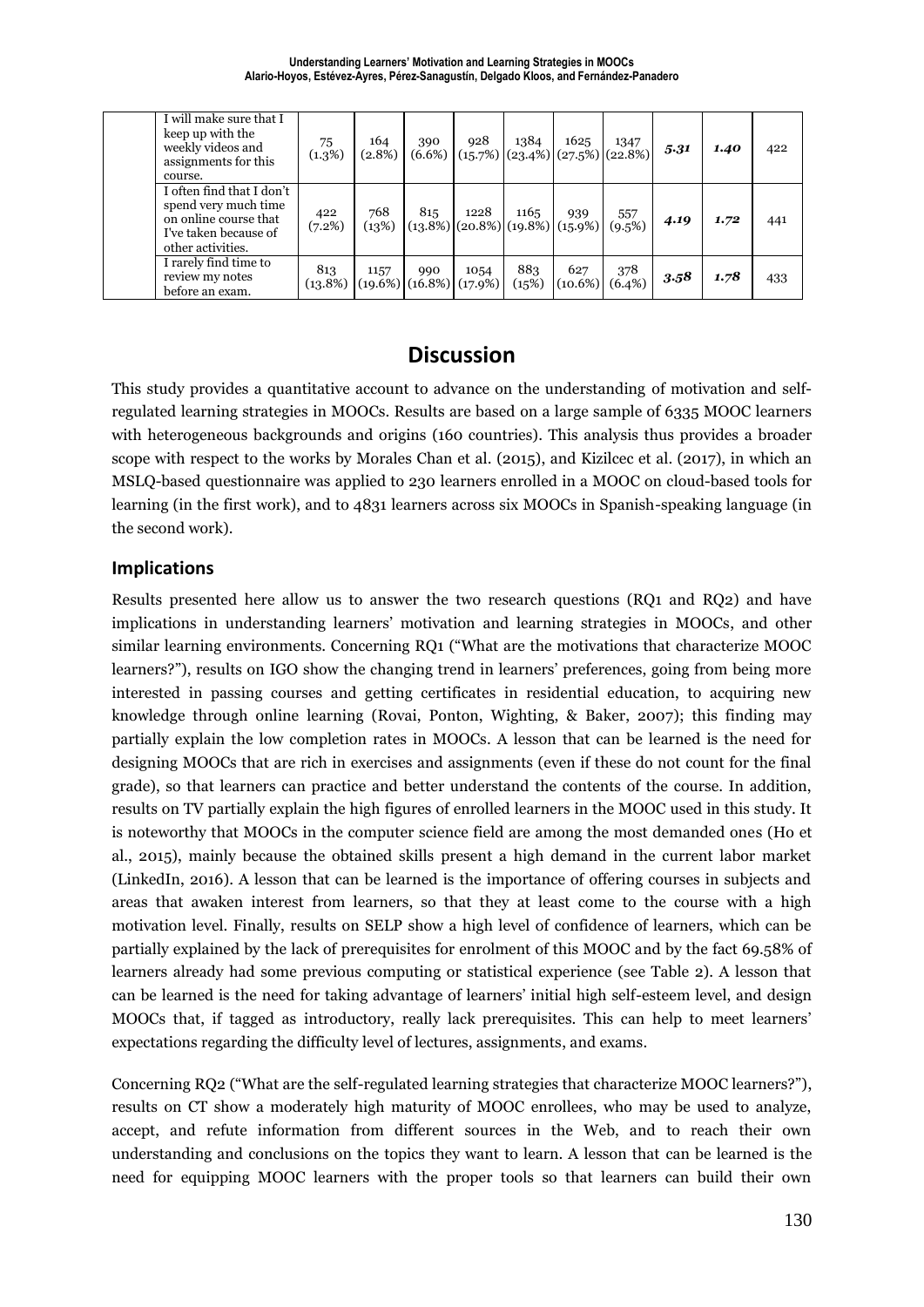knowledge upon them. Fostering debate among the community of learners in the social tools around the MOOC seems to be also a good approach to confront different arguments and viewpoints. In addition, results on TSE show that not all the learners have properly developed the time management skills that are needed to keep pace in MOOCs. A lesson that can be learned is the need for providing balanced weekly contents so that learners can follow a routine, as well as clarifying from the very beginning the estimated weekly workload and the individual workload of each assignment

In order to advance on generalizing the answers to these two research questions, the results obtained in this work can be compared with those from similar studies. Comparing these results with those from the work by Morales Chan et al. (2015), whose supporting MOOC combines the computer science and education fields, it is possible to confirm that aggregated average scores are similar with respect to assertions on IGO. However, the study presented here has obtained slightly lower aggregated average scores in the cases of assertions related to TV and SELP, and slightly higher aggregated average scores in the cases of assertions related to CT and TSE. It is noteworthy that in the study by Morales Chan et al. (2015) the questionnaire was sent to learners in the second week of the MOOC and was available for only a week; therefore, all the learners already had an initial overview of the course materials and assignments, and their difficulty level before answering the questionnaire. In the study presented here, however, the questionnaire was included in an introductory week, although learners could complete the questionnaire at any time, as long as the course was still available. Learners following the course sequentially (which represent a significant number of learners) filled in the questionnaire before inspecting course materials and assignments. For completeness, it is important to point out that learners positively evaluated the materials of the MOOC in a survey conducted at the end of the course (Alario-Hoyos et al., 2016).

#### **Limitations**

This study has three main limitations that condition the generalization of the results and conclusions. The first limitation refers to external validity. This study is based on a MOOC on computer science, delivered in English, and where most of the learners are males, already have a Higher Education diploma, and some experience in computing or statistics. Still, this course combines learners enrolled in synchronous and self-paced modes, and from a wide range of countries (160). The latter advances on previous studies focused on a particular region, such as those by Morales Chan et al. (2015) or Kizilcec et al. (2017), which were focused on learners mainly from Spanish-speaking countries. This heterogeneity in learners' origins is of relevance, as social-cultural differences have an impact on learners' engagement in online courses (Guo & Reinecke, 2014). The fact that the MOOC studied here is in the area of computer science can be indeed a factor that leads to an increase in the overall motivation of the learners, as this area has a great demand (Ho et al., 2015) due to the skills acquired promote employability (extrinsic motivation).

The second limitation refers to data reliability. The data obtained from this study could not be extracted directly from users' action in the MOOC. Instead we used a self-report questionnaire, which was completed by the learners themselves. Even though a large sample of learners filled in this questionnaire (6335), only 2.8% of those enrolled in the MOOC actually completed the questionnaire. Typically, the most motivated learners (intrinsic motivation) are the ones who take voluntary activities; this is reflected in the questionnaire with the answers to assertion "When I have the opportunity in this kind of courses, I try to do all the exercises and course assignments that I can learn from even if they don't guarantee a good grade" ( $M = 5.92$ , Std. = 1.24).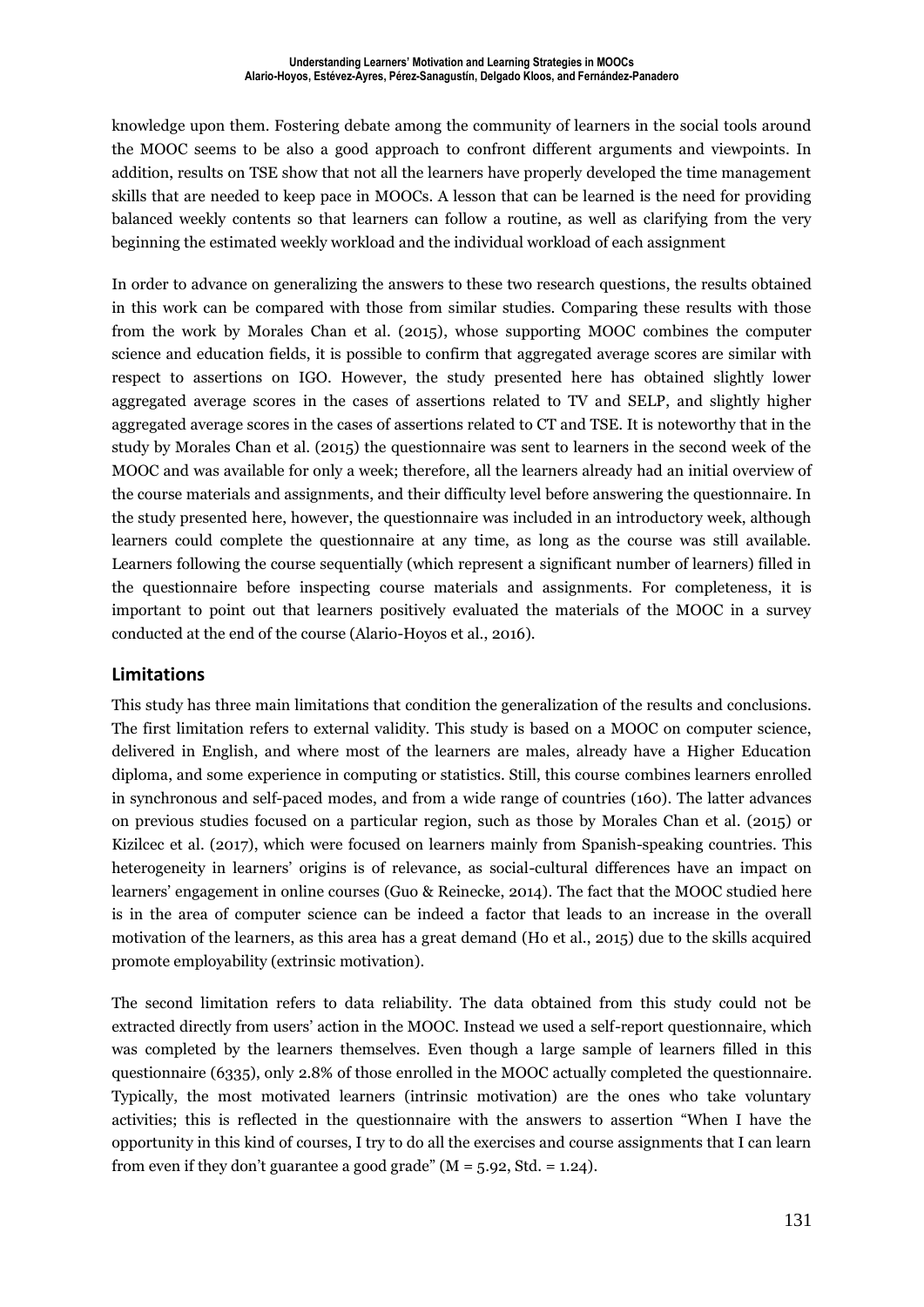The third limitation refers to construct validity. The questionnaire used in this study contains a subset of MSLQ, which is a well-known and validated instrument (Pintrich et al., 1991; Pintrich, et al., 1993). MSLQ, although generally accepted, has been also criticized as it was designed in western homogeneous settings (Hamid & Singaram, 2016). The questionnaire used in this study is focused on five categories (three regarding motivation, and two regarding learning strategies) that are relevant in the MOOC context. The selection of the subset of MSLQ is a trade-off between using a complete instrument with many items that do not fit in the educational context and creating an entirely new instrument ad hoc. In addition, asking volunteer learners to complete the entire MSLQ questionnaire demands a high workload, so there is also a trade-off regarding completeness and the number of responses that can be obtained in the study (Kizilcec et al., 2017).

### **Conclusions and Future Work**

MOOCs typically consist of OER bundled following sequences of video-based lectures and assignments distributed in a weekly format. In MOOCs, learners' interaction occurs with OER, which are deployed in a MOOC platform, and with other learners, through the course forum and other social tools. The global impact of MOOCs brings together learners with many different profiles and motivations. In addition, the format of these courses, without supervised tutoring, demands new selflearning skills on learners. In order to shed some light on the motivations and learning strategies of MOOC learners, this paper conducted an empirical analysis with 6335 learners from a MOOC titled *Introduction to Programming with Java*. The empirical study is supported by the MSLQ Likert-type questionnaire. Self-reported answers from learners about their motivation show high values on Intrinsic Goal Orientation and Self-Efficacy for Learning and Performance, and very high values on Task Value. Self-reported answers from learners about their learning strategies show moderately high values on Critical Thinking Skills and Time and Study Environment, although time management is an aspect that learners need to improve. MOOCs shall therefore be designed to facilitate time management to learners. Early precise estimations of the weekly workload and of the individual workload of each assignment, detailed specifications of mandatory and optional tasks, and analyses of average times devoted by learners based on their previous backgrounds, can help to better manage time among MOOC learners.

Future lines of work must address the three main limitations of this study. First, regarding external validity, similar analyses with large populations of MOOC learners shall be conducted in other areas, particularly in natural sciences and social sciences. Moreover, learners' motivation may be very different when taking MOOCs aimed at promoting professional development as compared to MOOCs aimed at satisfying curiosities or improving general culture. Likewise, similar analyses on learners' motivation and learning strategies can be conducted in advanced courses, as the MOOC used in this study was an introductory course. Advanced courses typically have prerequisites, which entail a first filtering for enrollees. In some cases, advanced courses are part of sequences of related MOOCs, and so, enrollees may have previous experiences with similar MOOCs, which may affect both their perception of their motivation and learning strategy. The way the course is designed can also lead to interesting results; for example, Cohen and Magen-Nagar (2016) suggest that project-based learning subjects have a significant positive impact on motivational orientations and learning strategies. Second, regarding data reliability, future work shall analyze the relationship between learners' answers to the questionnaire and their actual performance in the course, including variables such as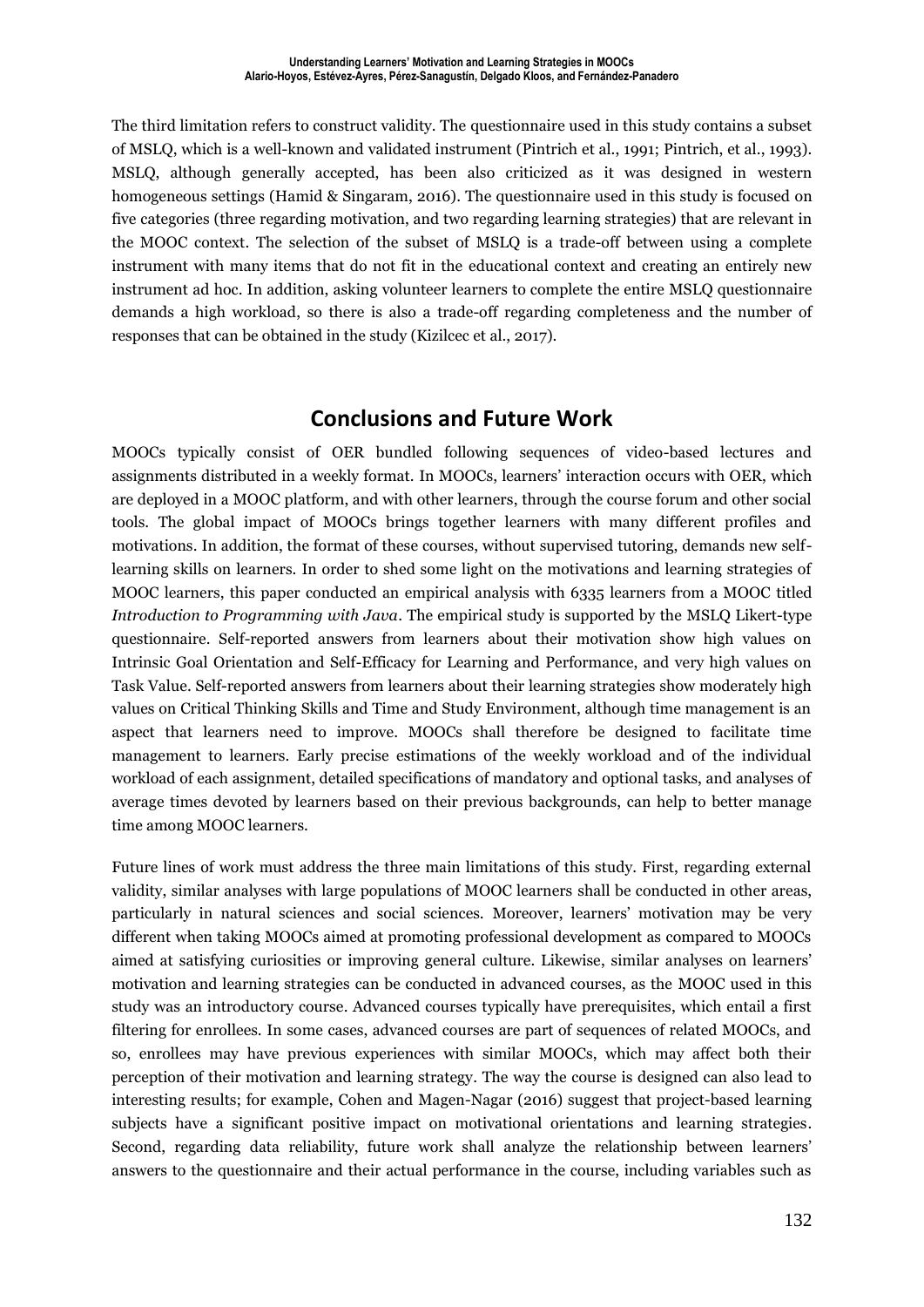grades in the different assignments, and whether the learners completed the MOOC or not. This analysis was not carried out in this study because the questionnaire filled in by learners was anonymous and the answers could not be matched with learners' performance throughout the course. And third, regarding construct validity, deeper analysis can be done combining other instruments from the literature, such as those by Barnard et al. (2008) or Jansen et al. (2016), to gain further insights on learners' motivation and self-regulated learning strategies.

## **Acknowledgements**

This work has been co-funded by the Erasmus+ Programme of the European Union, projects MOOC-Maker (561533-EPP-1-2015-1-ES-EPPKA2-CBHE-JP), SHEILA (562080-EPP-1-2015-BE-EPPKA3- PI-FORWARD) and COMPETEN-SEA (574212-EPP-1-2016-1- NL-EPPKA2-CBHE-JP), by the Madrid Regional Government, through the eMadrid Excellence Network (S2013/ICE-2715), and by the Spanish Ministry of Economy and Competitiveness, project RESET (TIN2014-53199-C3-1-R) and fellowships FPDI-2013-17411 and PTQ-15-07505.

### References

- Abelson, H. (2008). The creation of OpenCourseWare at MIT. *Journal of Science Education and Technology, 17*(2), 164-174.
- Alario-Hoyos, C., Pérez-Sanagustín, M., Delgado Kloos, C., Parada G., H. A., Muñoz-Organero, M., & Rodríguez-de-las-Heras, A. (2013). Analysing the impact of built-in and external social tools in a MOOC on educational technologies. In *Proceedings of the European Conference on Technology Enhanced Learning, EC-TEL 2013*, (pp. 5-18). Springer Berlin Heidelberg.
- Alario-Hoyos, C., Delgado Kloos, C., Estévez-Ayres, I., Fernández-Panadero, C., Blasco, J., Pastrana, S., … Villena-Román, J. (2016). Interactive activities: the key to learning programming with MOOCs. In *Proceedings of the Fourth European MOOCs Stakeholders Summit, EMOOCs 2016,* (pp. 319-328).
- Atkins, D. E., Brown, J. S., & Hammond, A. L. (2007). *A review of the open educational resources (OER) movement: Achievements, challenges, and new opportunities.* William and Flora Hewlett Foundation. Retrieved from [http://www.hewlett.org/wp](http://www.hewlett.org/wp-content/uploads/2016/08/ReviewoftheOERMovement.pdf)[content/uploads/2016/08/ReviewoftheOERMovement.pdf](http://www.hewlett.org/wp-content/uploads/2016/08/ReviewoftheOERMovement.pdf)
- Bannert, M., & Reimann, P. (2012). Supporting self-regulated hypermedia learning through prompts. *Instructional Science, 40*(1), 193-211.
- Barnard, L., Paton, V., & Lan, W. (2008). Online self-regulatory learning behaviors as a mediator in the relationship between online course perceptions with achievement. *The International Review of Research in Open and Distributed Learning, 9*(2).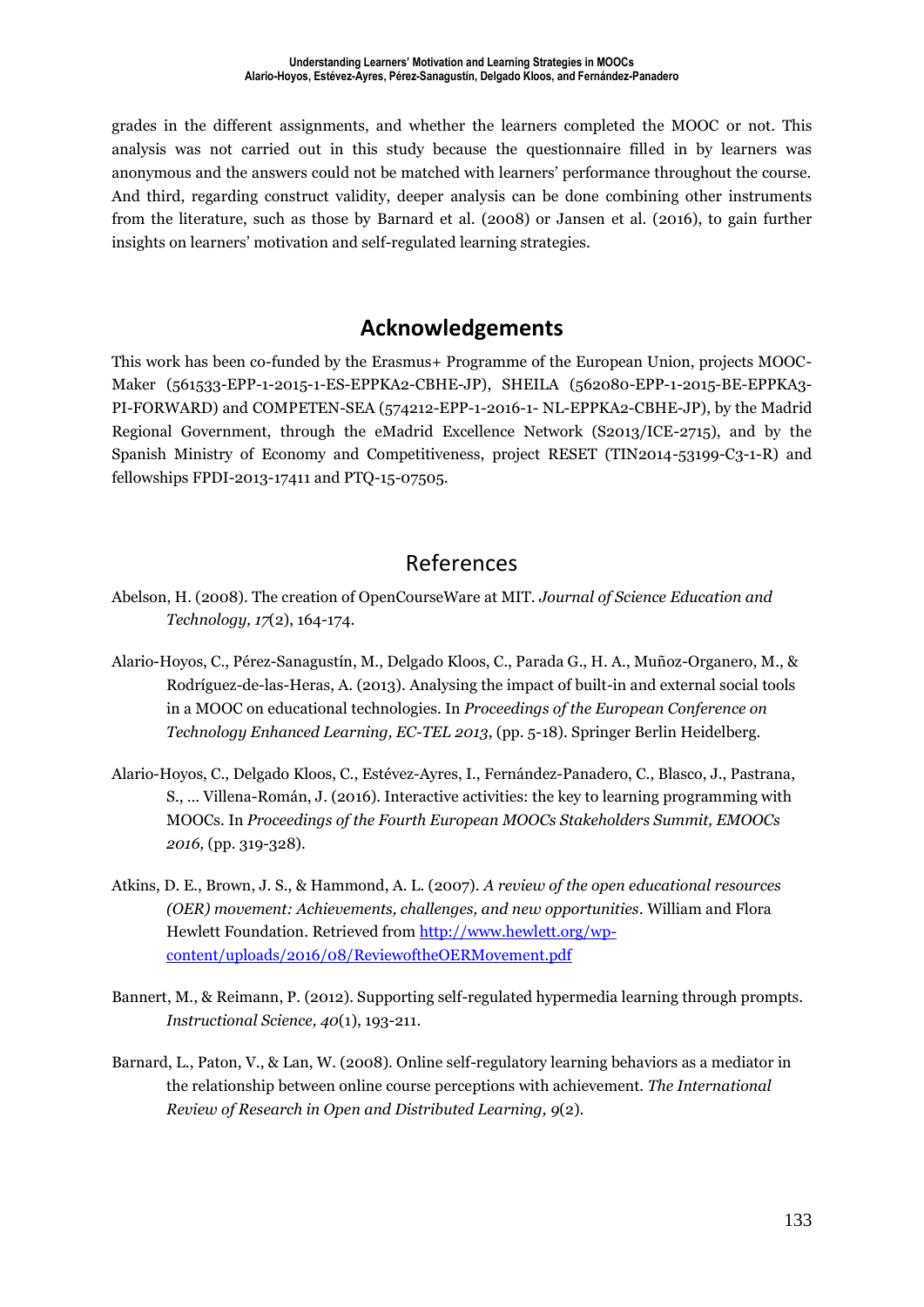- Carson, S., Kanchanaraksa, S., Gooding, I., Mulder, F., & Schuwer, R. (2012). Impact of OpenCourseWare publication on higher education participation and student recruitment. *The International Review Of Research In Open And Distributed Learning, 13*(4), 19-32.
- Collazos, C. A., González, C. S., & García, R. (2014). Computer supported collaborative MOOCs: CSCM. In *Proceedings of the 2014 Workshop on Interaction Design in Educational Environments* (p. 28). ACM.
- Clow, D. (2013). MOOCs and the funnel of participation. In *Proceedings of the Third International Conference on Learning Analytics and Knowledge,* (pp. 185-189). ACM.
- Cohen, L., & Magen-Nagar, N. (2016). Self-Regulated Learning and a sense of achievement in MOOCs among high school science and technology students. *American Journal of Distance Education, 30*(2), 68-79.
- Colorado, J. T., & Eberle, J. (2010). Student demographics and success in online learning environments. *Emporia State Research Studies, 46*(1), 4-10.
- Davis, H. C., Dickens, K., Leon Urrutia, M., Sánchez-Vera, M. M., & White, S. (2014). *MOOCs for Universities and learners an analysis of motivating factors.* University of Southampton. Retrieved from <http://eprints.soton.ac.uk/363714/>
- De Barba, P. G., Kennedy, G. E., & Ainley, M. D. (2016). The role of students' motivation and participation in predicting performance in a MOOC. *Journal of Computer Assisted Learning, 32*(3), 218-231.
- DeBoer, J., Stump, G. S., Seaton, D., Ho, A., Pritchard, D. E., & Breslow, L. (2013). Bringing student backgrounds online: MOOC user demographics, site usage, and online learning. In *Proceedings of Educational Data Mining 2013* (pp. 312-313).
- Deci, E. L., Vallerand, R. J., Pelletier, L. G., & Ryan, R. M. (1991). Motivation and education: The selfdetermination perspective. *Educational Psychologist, 26*(3–4), 325-346.
- Fontana, R. P., Milligan, C., Littlejohn, A., & Margaryan, A. (2015). Measuring self‐regulated learning in the workplace. *International Journal of Training and Development, 19*(1), 32-52.
- Fox, A. (2013). From MOOCs to SPOCs. *Communications of the ACM*, *56*(12), 38-40.
- Gasevic, D., Kovanovic, V., Joksimovic, S., & Siemens, G. (2014). Where is research on massive open online courses headed? A data analysis of the MOOC Research Initiative. *The International Review of Research in Open and Distributed Learning, 15*(5), 134-176.
- Gené, O. B., Núñez, M. M., & Blanco, Á. F. (2014). Gamification in MOOC: Challenges, opportunities and proposals for advancing MOOC model. In *Proceedings of the Second International Conference on Technological Ecosystems for Enhancing Multiculturality* (pp. 215-220). ACM.
- Gottfried, A. E., Marcoulides, G. A., Gottfried, A. W., Oliver, P. H., & Guerin, G. W. (2007). Multivariate latent change modeling of developmental decline in academic intrinsic math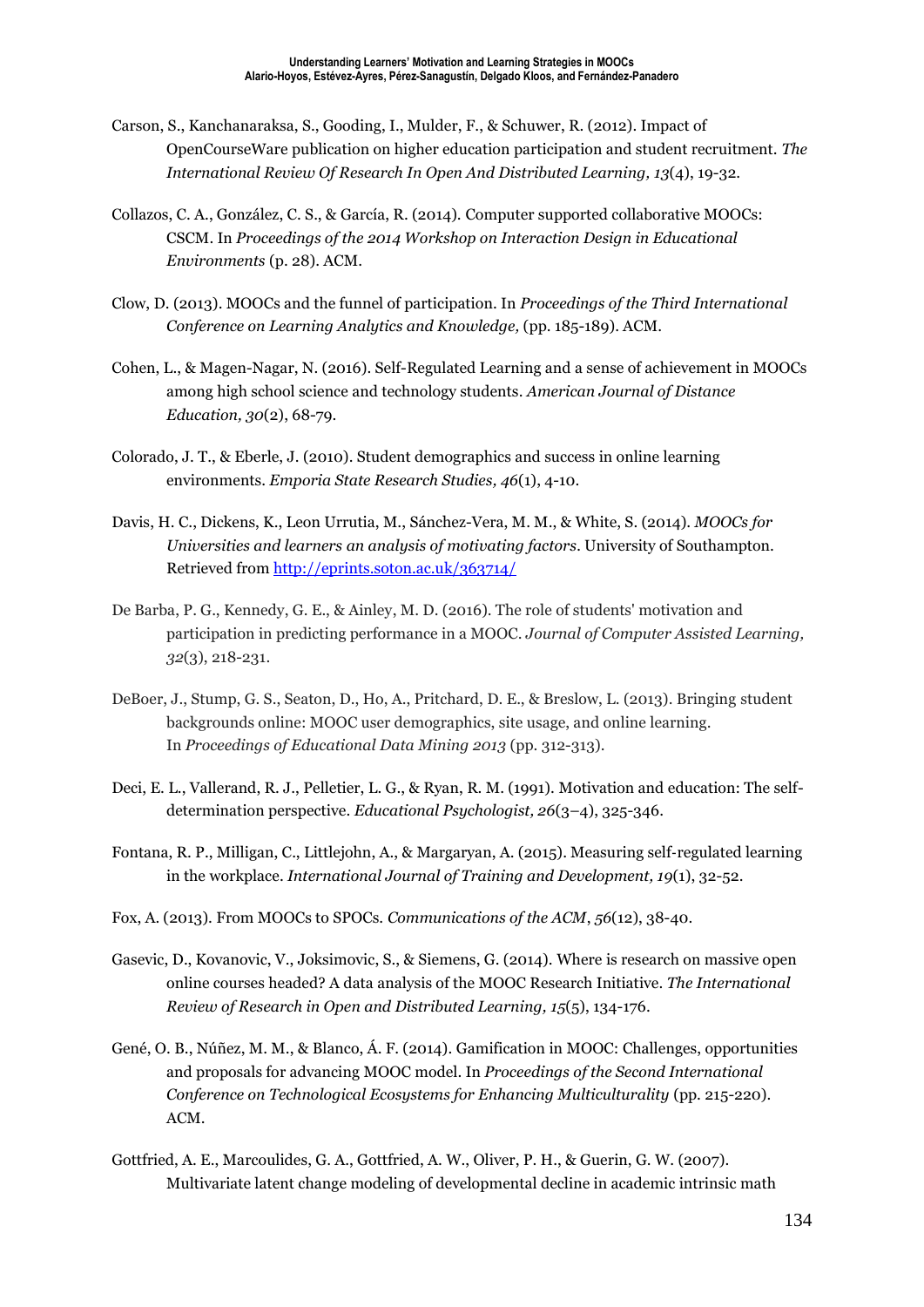motivation and achievement: Childhood through adolescence. *International Journal of Behavioral Development, 31*, 317-327.

- Guo, P. J., & Reinecke, K. (2014). Demographic differences in how students navigate through MOOCs. In *Proceedings of the first ACM conference on Learning@ scale conference* (pp. 21-30). ACM.
- Gutiérrez-Rojas, I., Alario-Hoyos, C., Pérez-Sanagustín, M., Leony, D., & Delgado Kloos, C. (2014). Scaffolding self-learning in MOOCs. In *Proceedings of the Second MOOC European Stakeholders Summit, EMOOCs 2014*, (pp. 43-49).
- Halawa, S., Greene, D., & Mitchell, J. (2014). Dropout prediction in MOOCs using learner activity features. *eLearning Papers, 37,* 7-16.
- Hamid, S., & Singaram, V. S. (2016). Motivated strategies for learning and their association with academic performance of a diverse group of 1st-year medical students. *African Journal of Health Professions Education, 8*(1), 104-107.
- Ho, A. D., Reich, J., Nesterko, S., Seaton, D. T., Mullaney, T., Waldo, J., & Chuang, I. (2014). *HarvardX and MITx: The first year of open online courses* (HarvardX and MITx Working Paper No. 1). Harvard and MIT. Retrieved from <http://ssrn.com/abstract=2381263>
- Ho, A. D., Chuang, I., Reich, J., Coleman, C., Whitehill, J., Northcutt, C., … Petersen, R. (2015). *HarvardX and MITx: Two years of open online courses* (HarvardX Working Paper No. 10). Harvard and MIT. Retrieved from <http://ssrn.com/abstract=2586847>
- Hood, N., Littlejohn, A., & Milligan, C. (2015). Context counts: How learners' contexts influence learning in a MOOC. *Computers & Education, 91*, 83-91.
- Jansen, R. S., Van Leeuwen, A., Janssen, J., Kester, L., & Kalz, M. (2016). Validation of the selfregulated online learning questionnaire. *Journal of Computing in Higher Education*, 1-22.
- Kizilcec, R. F., & Halawa, S. (2015). Attrition and achievement gaps in online learning. In *Proceedings of the Second ACM Conference on Learning@Scale*, (pp. 57–66). ACM.
- Kizilcec, R. F., Pérez-Sanagustín, M., & Maldonado, J. J. (2016). Recommending self-regulated learning strategies does not improve performance in a MOOC. In *Proceedings of the Third ACM Conference on Learning@ Scale* (pp. 101-104). ACM.
- Kizilcec, R. F., Pérez-Sanagustín, M., & Maldonado, J. J. (2017). Self-regulated learning strategies predict learner behavior and goal attainment in Massive Open Online Courses. *Computers & Education, 104*, 18-33.
- Lee, M. K., Cheung, C. M., & Chen, Z. (2005). Acceptance of Internet-based learning medium: The role of extrinsic and intrinsic motivation. *Information & management, 42*(8), 1095-1104.
- LinkedIn. (2016). The 25 skills that can get you hired in 2016 [Web blog post]*,* Retrieved from <http://www.slideshare.net/linkedin/the-25-skills-that-could-get-you-hired-in-2016>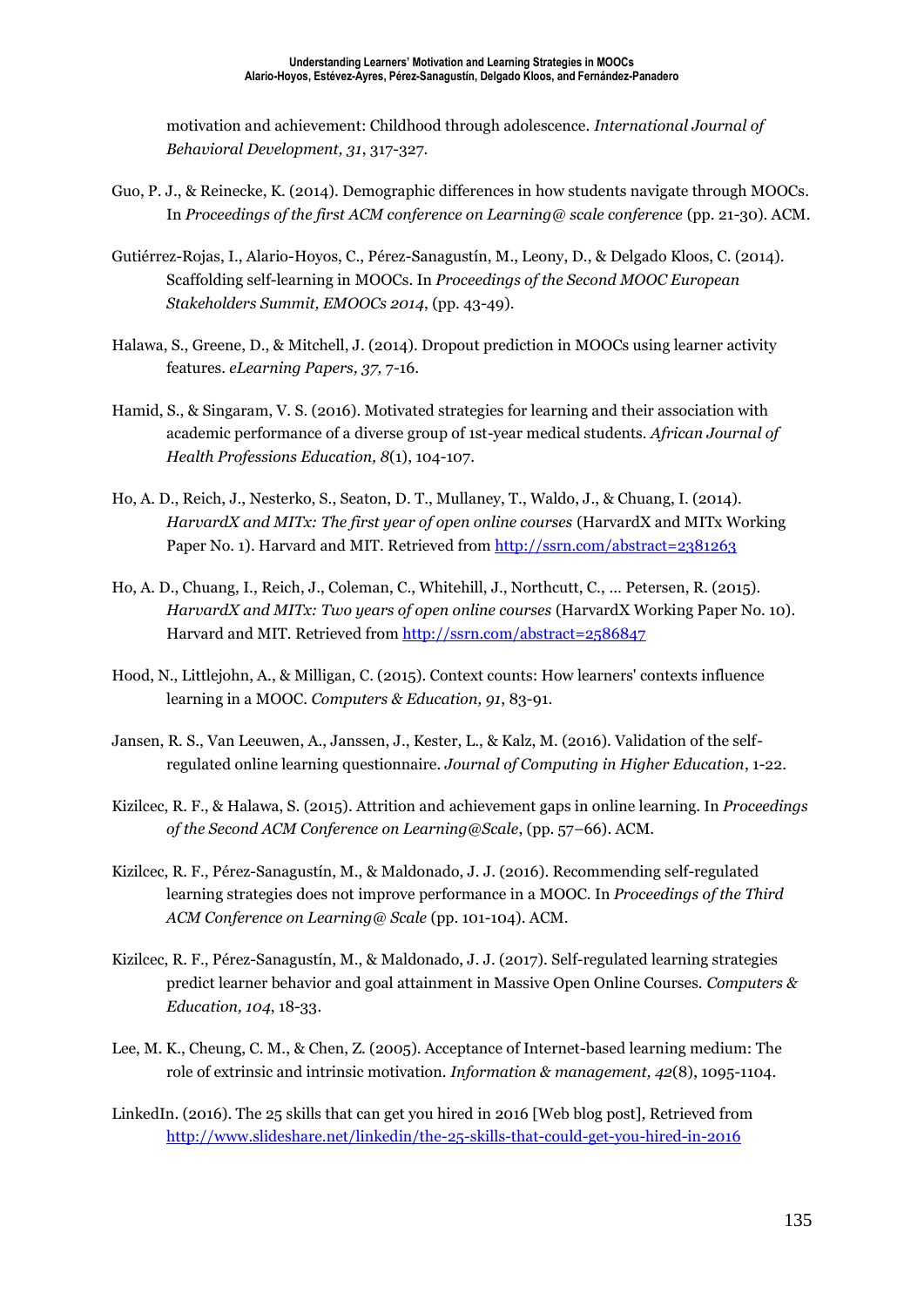- Lin, X., Hmelo, C., Kinzer, C. K., & Secules, T. J. (1999). Designing technology to support reflection. *Educational Technology Research and Development, 47*(3), 43-62.
- Littlejohn, A., & Milligan, C. (2016). Designing MOOCs for professional learners: Tools and patterns to encourage self-regulated learning. *The Internet and Higher Education, 29,* 40-48.
- Liyanagunawardena, T. R., Adams, A. A., & Williams, S. A. (2013). MOOCs: A systematic study of the published literature 2008-2012. *The International Review of Research in Open and Distributed Learning*, *14*(3), 202-227.
- Magen-Nagar, N., & Cohen, L. (2016). Learning strategies as a mediator for motivation and a sense of achievement among students who study in MOOCs. *Education and Information Technologies, 2016,* 1-20.
- Morales Chan, M., Hernández Rizzardini, R., Barchino Plata, R., & Amelio Medina, J. (2015). MOOC using cloud-based tools: A study of motivation and learning strategies in Latin America. *International Journal of Engineering Education, 31*(3), 901-911.
- Nawrot, I., & Doucet, A. (2014). Building engagement for MOOC students: Introducing support for time management on online learning platforms. In *Proceedings of the 23rd International Conference on World Wide Web* (pp. 1077-1082). ACM.
- Pappano, L. (2012). *The year of the MOOC*. The New York Times. Retrieved from [http://www.nytimes.com/2012/11/04/education/edlife/massive-open-online-courses-are](http://www.nytimes.com/2012/11/04/education/edlife/massive-open-online-courses-are-multiplying-at-a-rapid-pace.html)[multiplying-at-a-rapid-pace.html](http://www.nytimes.com/2012/11/04/education/edlife/massive-open-online-courses-are-multiplying-at-a-rapid-pace.html)
- Pintrich, P. R. (1999). The role of motivation in promoting and sustaining self-regulated learning. *International journal of educational research, 31*(6), 459-470.
- Pintrich, P. R., Smith, D. A., García, T., & McKeachie, W. J. (1991). *A manual for the use of the Motivated Strategies for Learning Questionnaire (MSLQ),* National Center for Research to Improve Postsecondary Teaching and Learning. University of Michigan. Retrieved from <https://eric.ed.gov/?id=ED338122>
- Pintrich, P. R., Smith, D. A., García, T., & McKeachie, W. J. (1993). Reliability and predictive validity of the Motivated Strategies for Learning Questionnaire (MSLQ). *Educational and Psychological Measurement*, *53*(3), 801-813.
- Puustinen, M., & Pulkkinen, L. (2001). Models of self-regulated learning: A review. *Scandinavian Journal of Educational Research*, *45*(3), 269-286.
- Riel, J., & Lawless, K. A. (2017). Developments in MOOC technologies and participation since 2012: Changes since "The year of the MOOC." In M. Khosrow-Pour (Ed.), *Encyclopedia of information science and technology (4th Ed.),* Hershey, PA: IGI Global.
- Rovai, A. P., Ponton, M. K., Wighting, M. J., & Baker, J. D. (2007). A comparative analysis of student motivation in traditional classroom and e-learning courses. *International Journal on ELearning, 6*(3), 413-432.